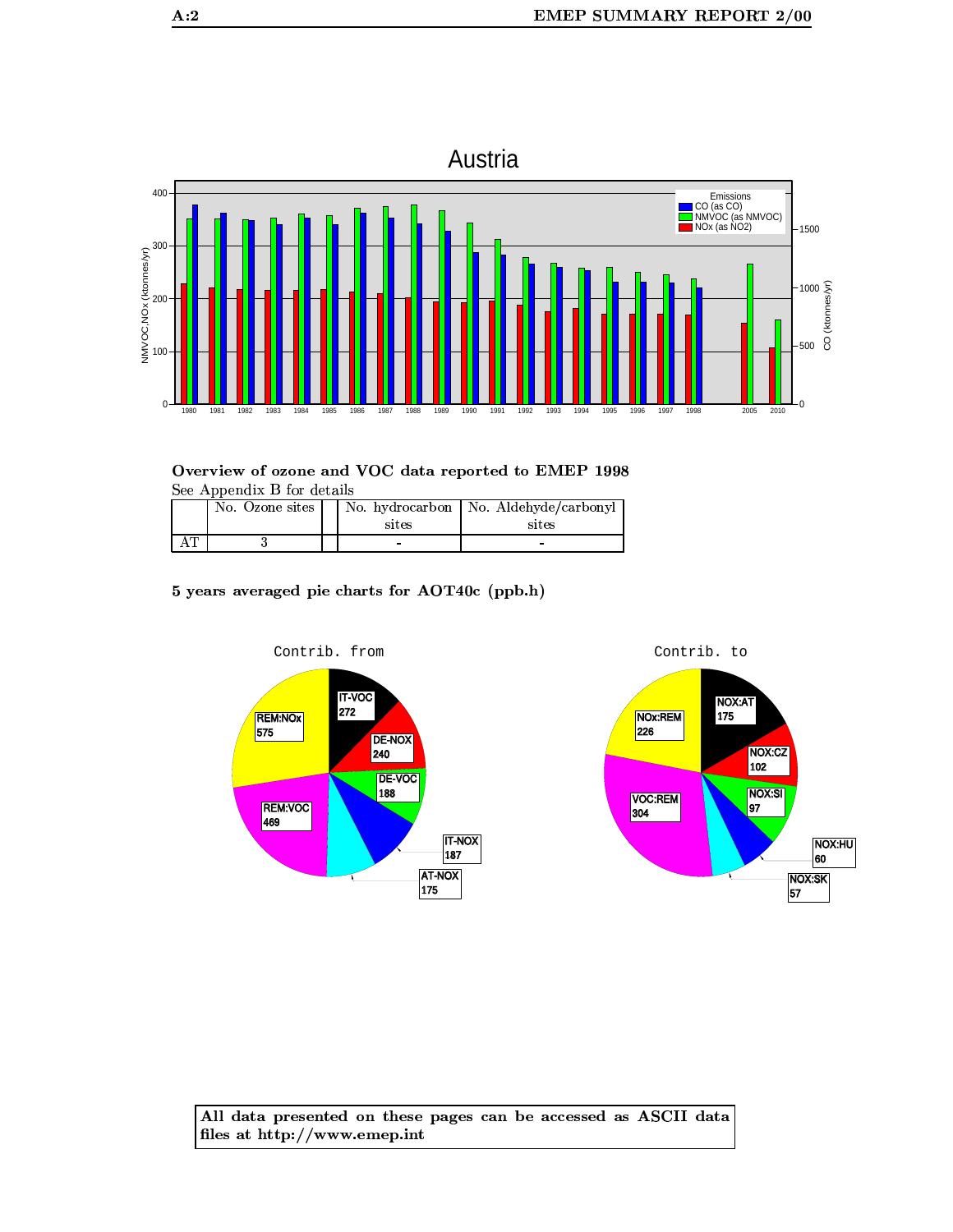

| No. Ozone sites | sites | No. hydrocarbon   No. Aldehyde/carbonyl<br>sites |
|-----------------|-------|--------------------------------------------------|
|                 |       | -                                                |

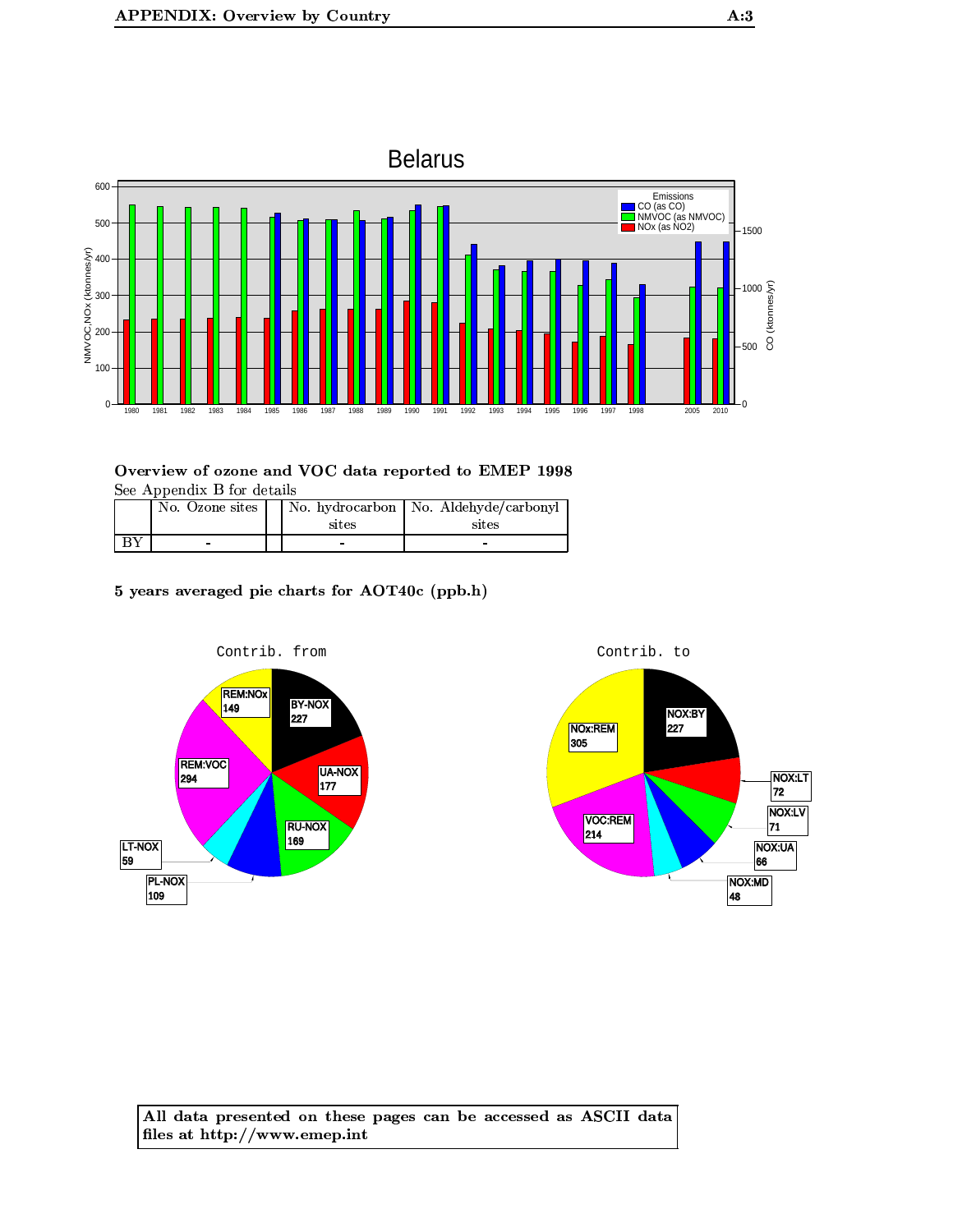

Overview of ozone and VOC data reported to EMEP 1998 See Appendix B for details

|    | No. Ozone sites | sites | No. hydrocarbon   No. Aldehyde/carbonyl  <br>sites |
|----|-----------------|-------|----------------------------------------------------|
| ВE | -               | -     |                                                    |

5 years averaged pie charts for AOT40c (ppb.h)



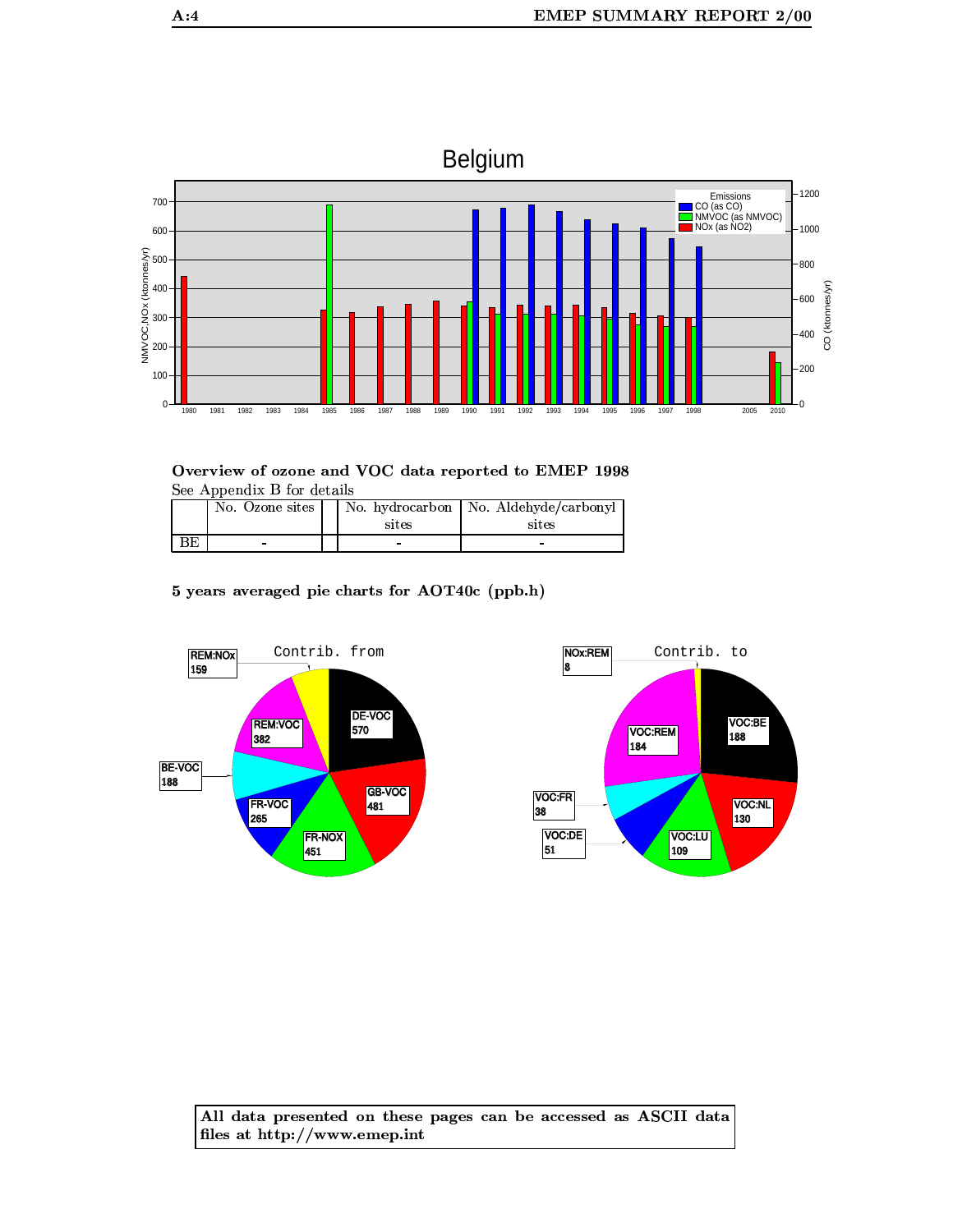



| No. Ozone sites | sites | No. hydrocarbon   No. Aldehyde/carbonyl<br>sites |
|-----------------|-------|--------------------------------------------------|
| -               | -     | -                                                |

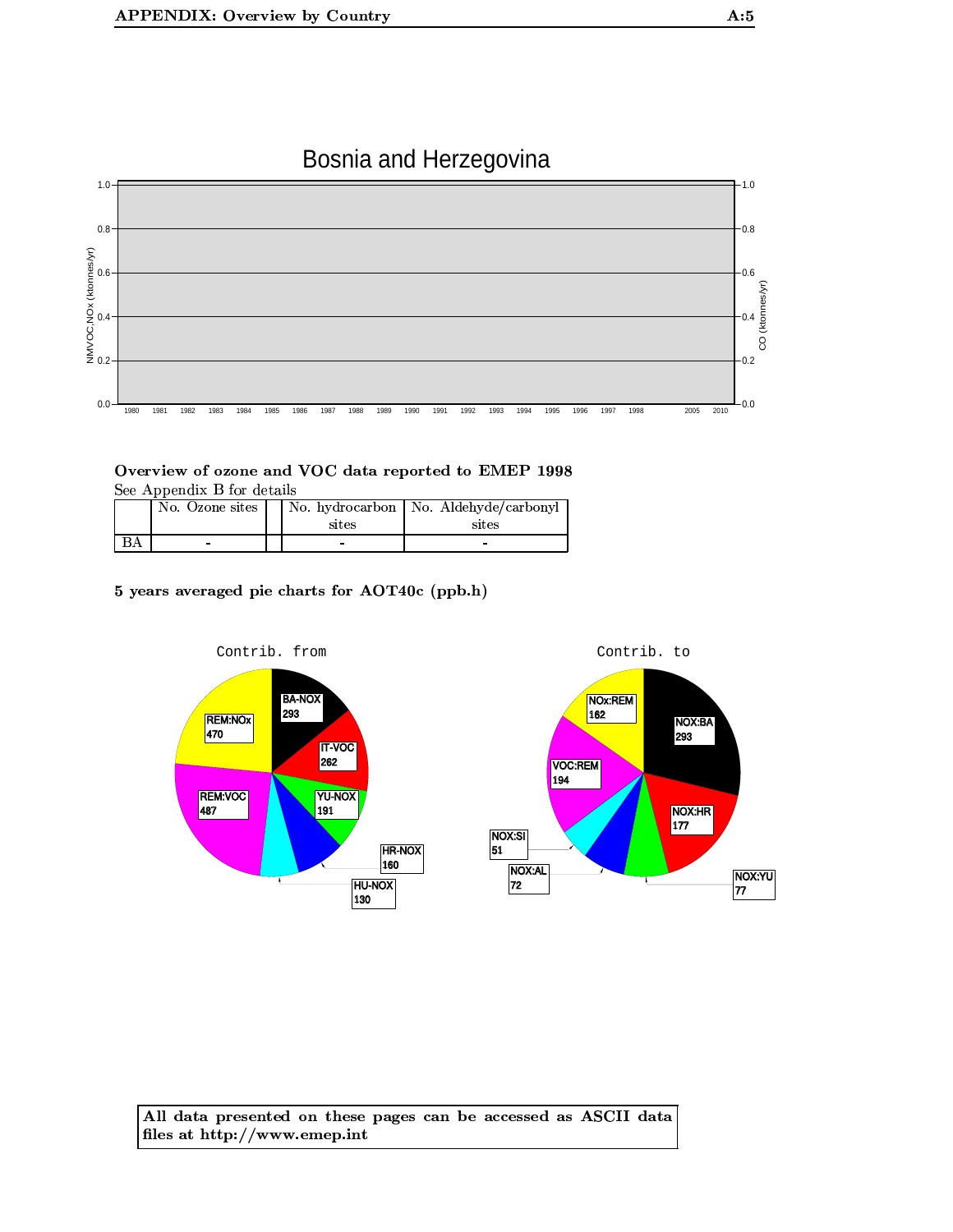

Overview of ozone and VOC data reported to EMEP 1998 See Appendix B for details

|    | No. Ozone sites |       | No. hydrocarbon   No. Aldehyde/carbonyl |
|----|-----------------|-------|-----------------------------------------|
|    |                 | sites | sites                                   |
| ВG | -               | -     |                                         |

5 years averaged pie charts for AOT40c (ppb.h)



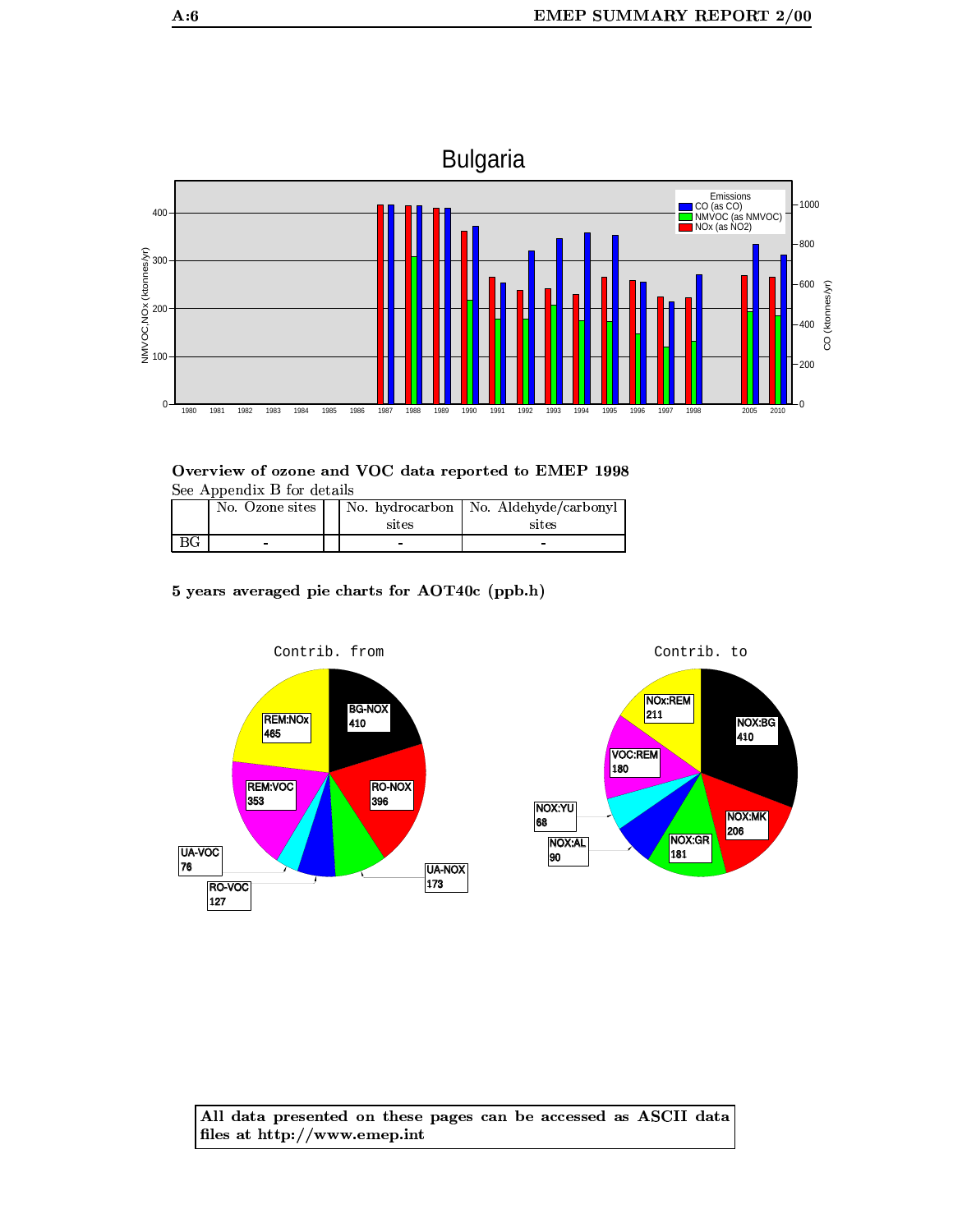

|     | No. Ozone sites | sites | No. hydrocarbon   No. Aldehyde/carbonyl<br>sites |
|-----|-----------------|-------|--------------------------------------------------|
| HR. | -               | -     | -                                                |

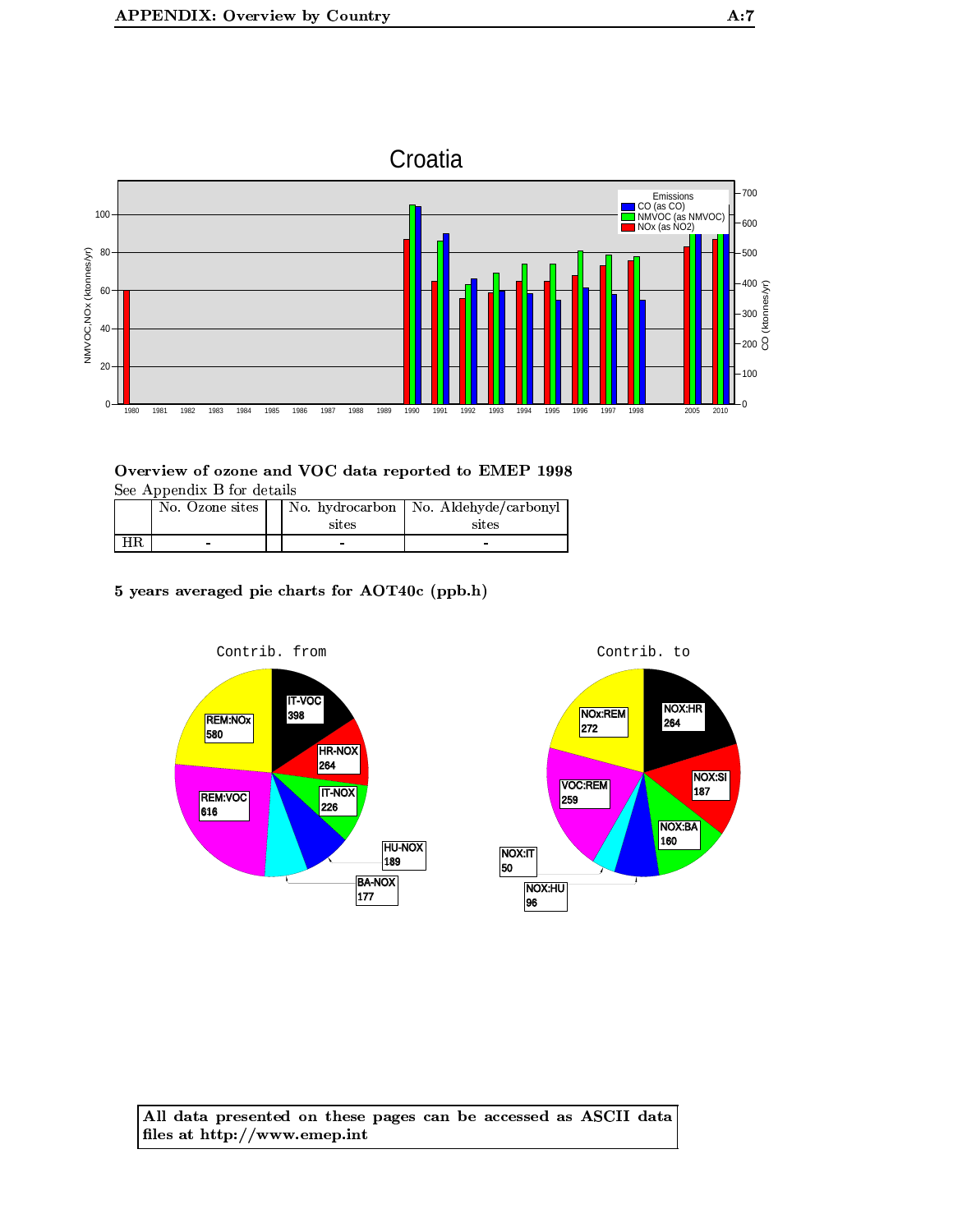

|             | No. Ozone sites |       | No. hydrocarbon   No. Aldehyde/carbonyl |
|-------------|-----------------|-------|-----------------------------------------|
|             |                 | sites | sites                                   |
| $\sqrt{27}$ |                 |       |                                         |

5 years averaged pie charts for AOT40c (ppb.h)



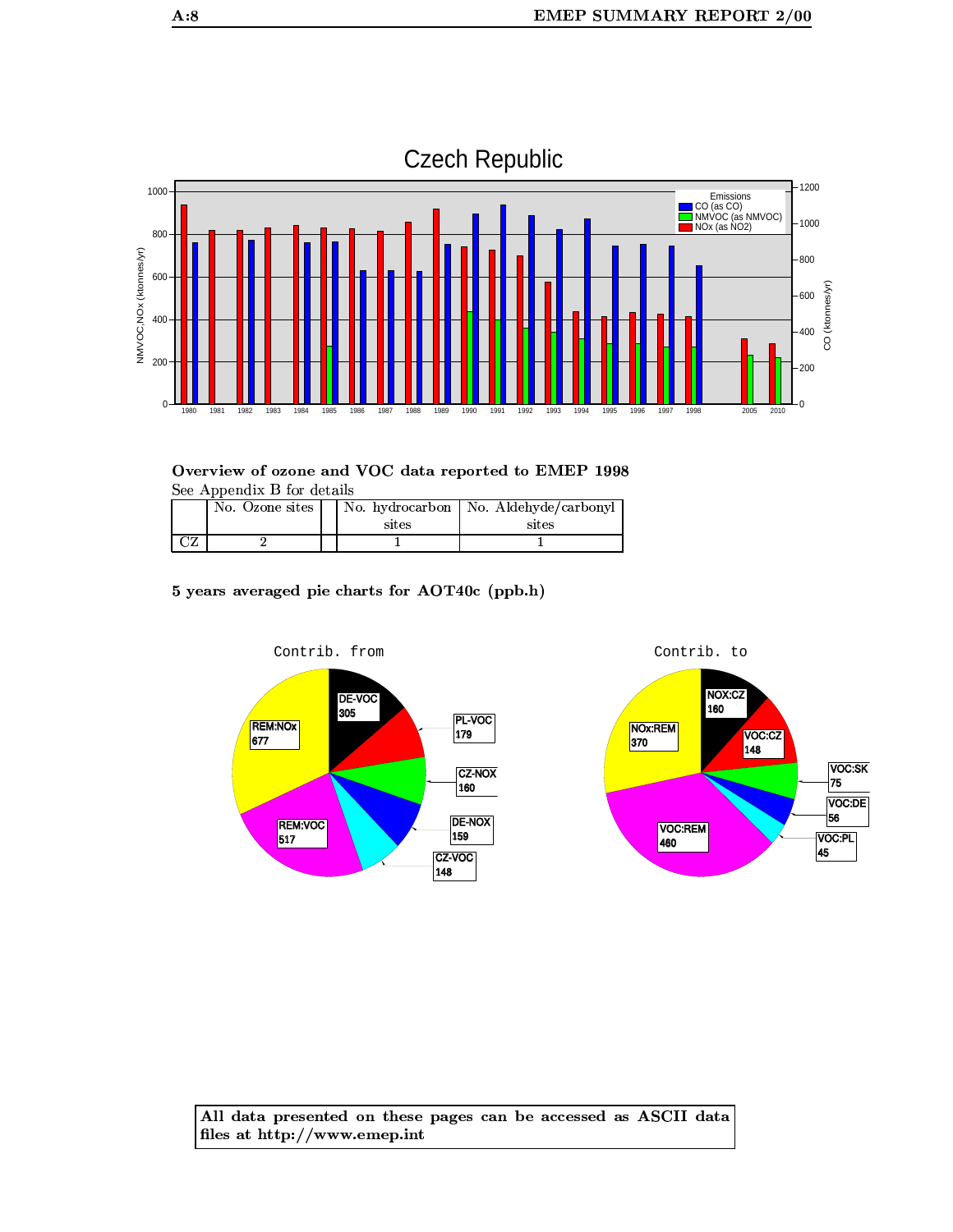

| No. Ozone sites | sites | No. hydrocarbon   No. Aldehyde/carbonyl<br>sites |
|-----------------|-------|--------------------------------------------------|
|                 |       | $\overline{\phantom{0}}$                         |

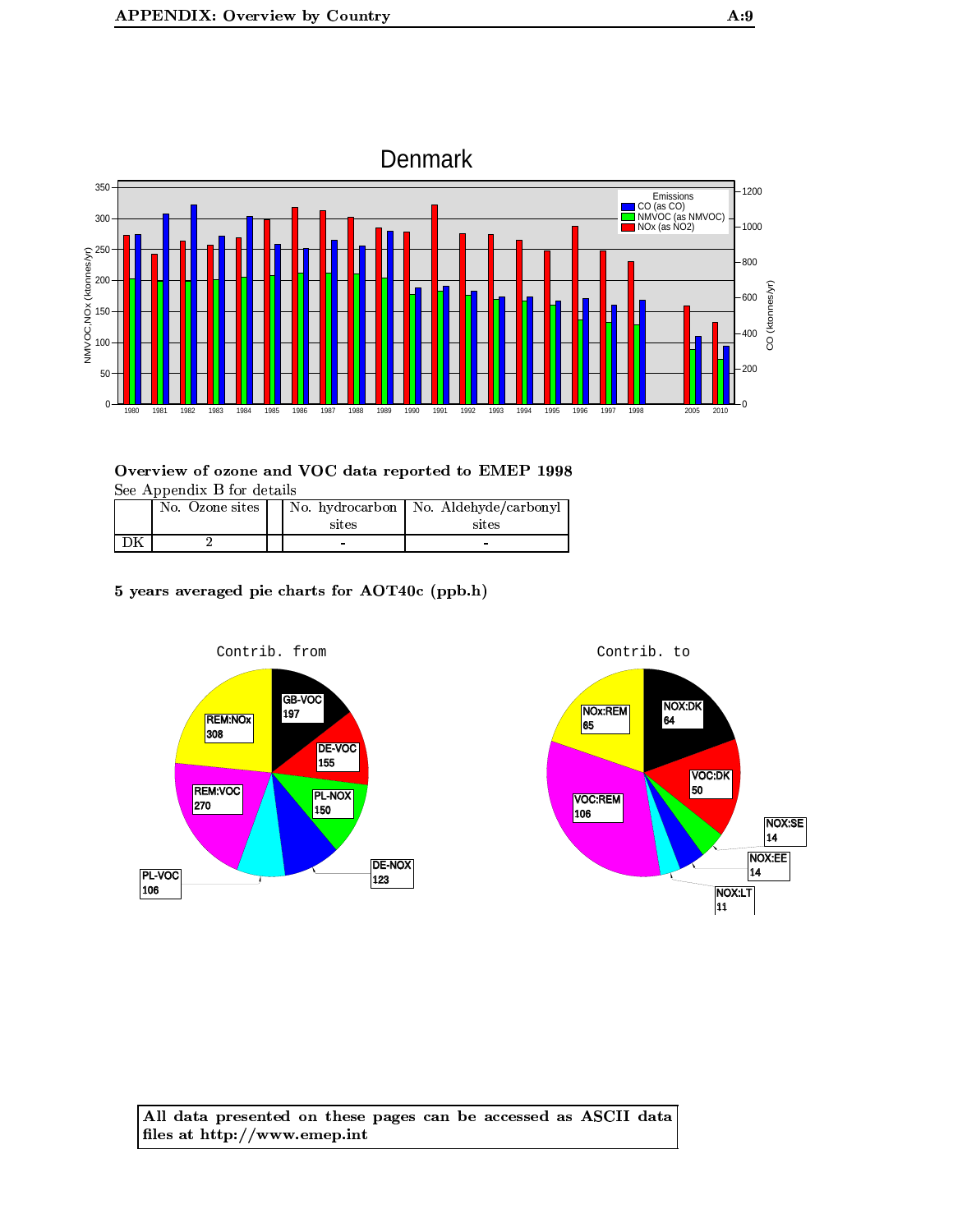

Overview of ozone and VOC data reported to EMEP 1998 See Appendix B for details

|    | No. Ozone sites | sites | No. hydrocarbon   No. Aldehyde/carbonyl<br>sites |
|----|-----------------|-------|--------------------------------------------------|
| EE |                 |       |                                                  |

5 years averaged pie charts for AOT40c (ppb.h)

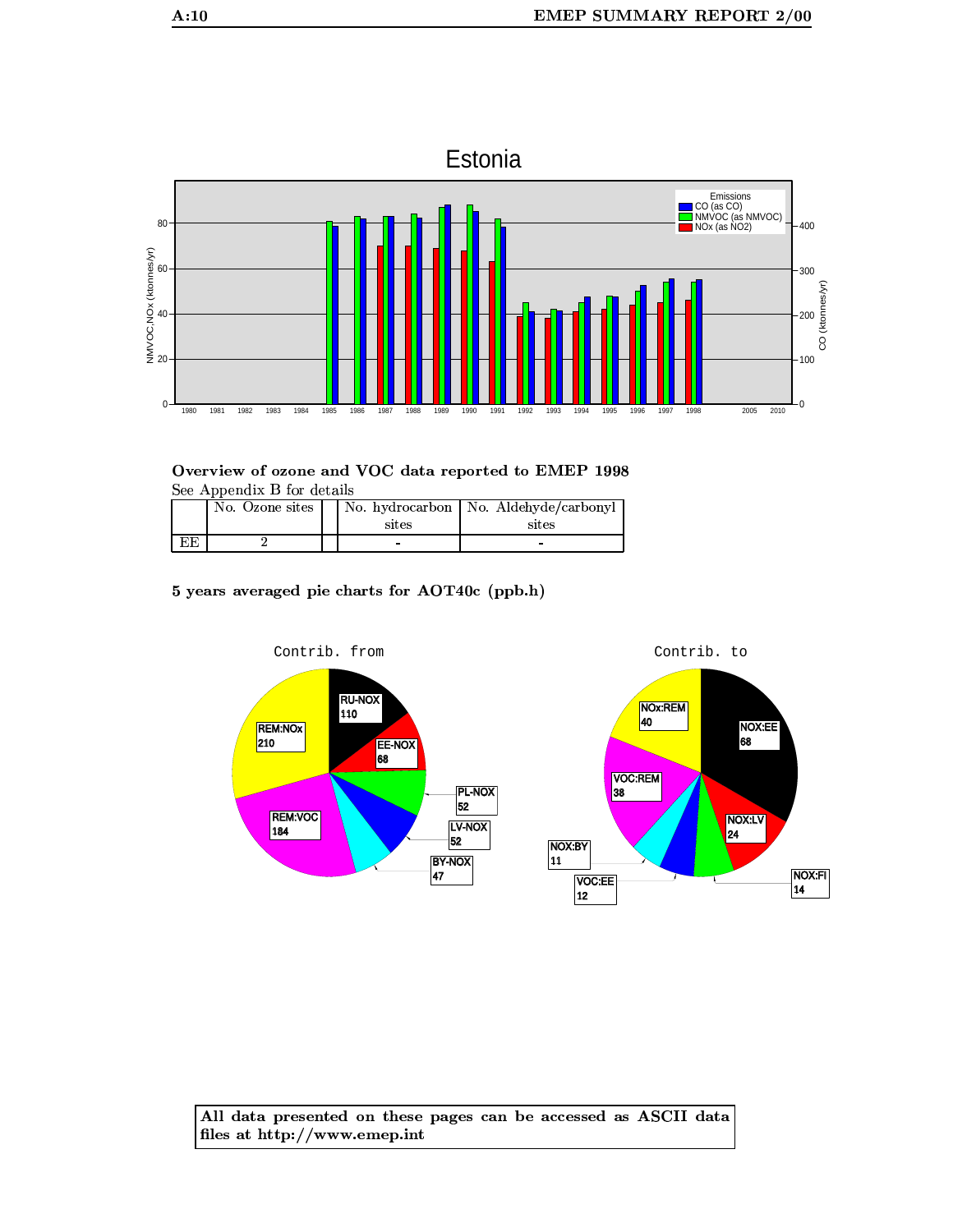

| No. Ozone sites | sites | No. hydrocarbon   No. Aldehyde/carbonyl<br>sites |
|-----------------|-------|--------------------------------------------------|
|                 |       |                                                  |

5 years averaged pie charts for AOT40c (ppb.h)



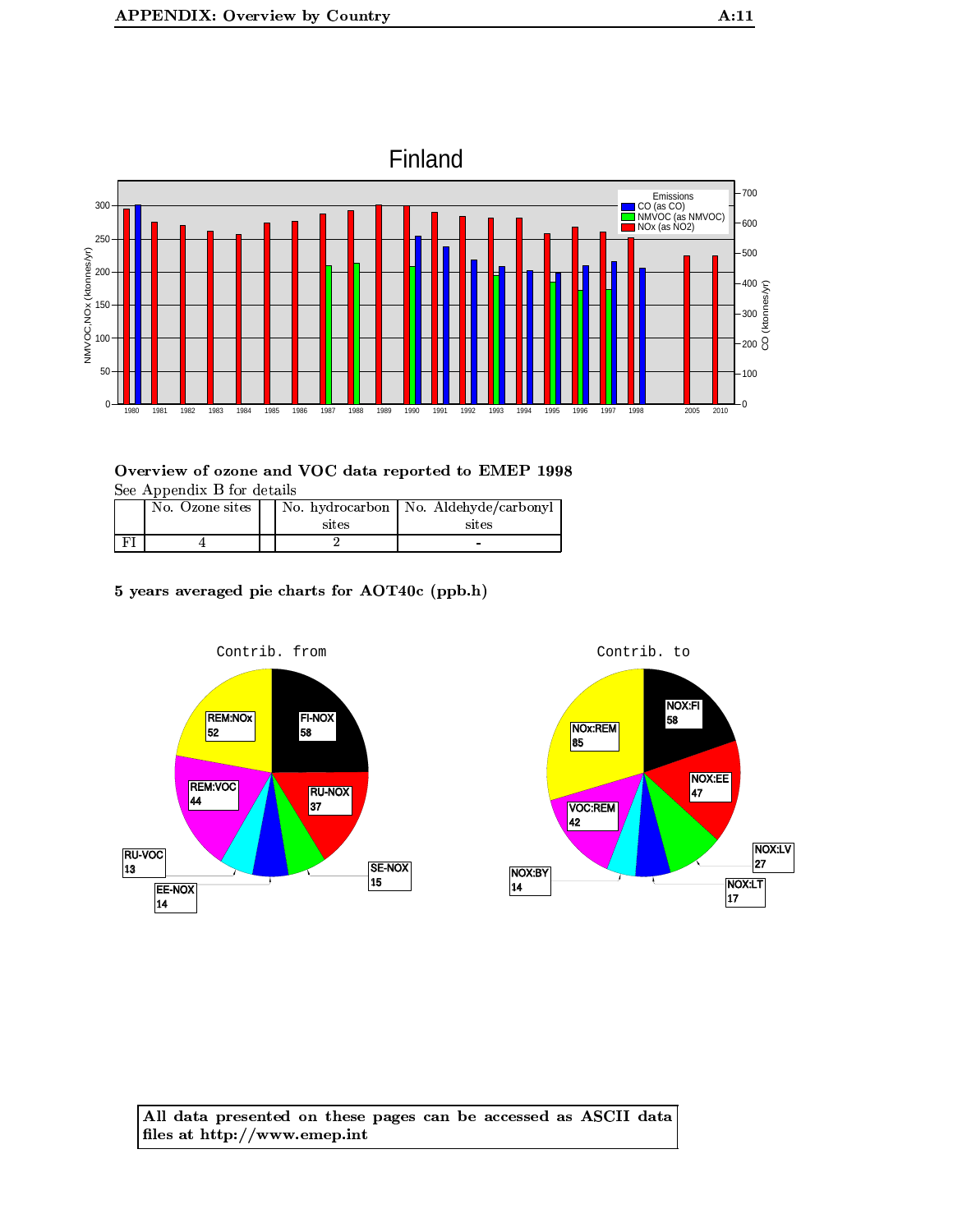

|    | No. Ozone sites | sites | No. hydrocarbon   No. Aldehyde/carbonyl<br>sites |
|----|-----------------|-------|--------------------------------------------------|
| FR |                 |       |                                                  |

5 years averaged pie charts for AOT40c (ppb.h)

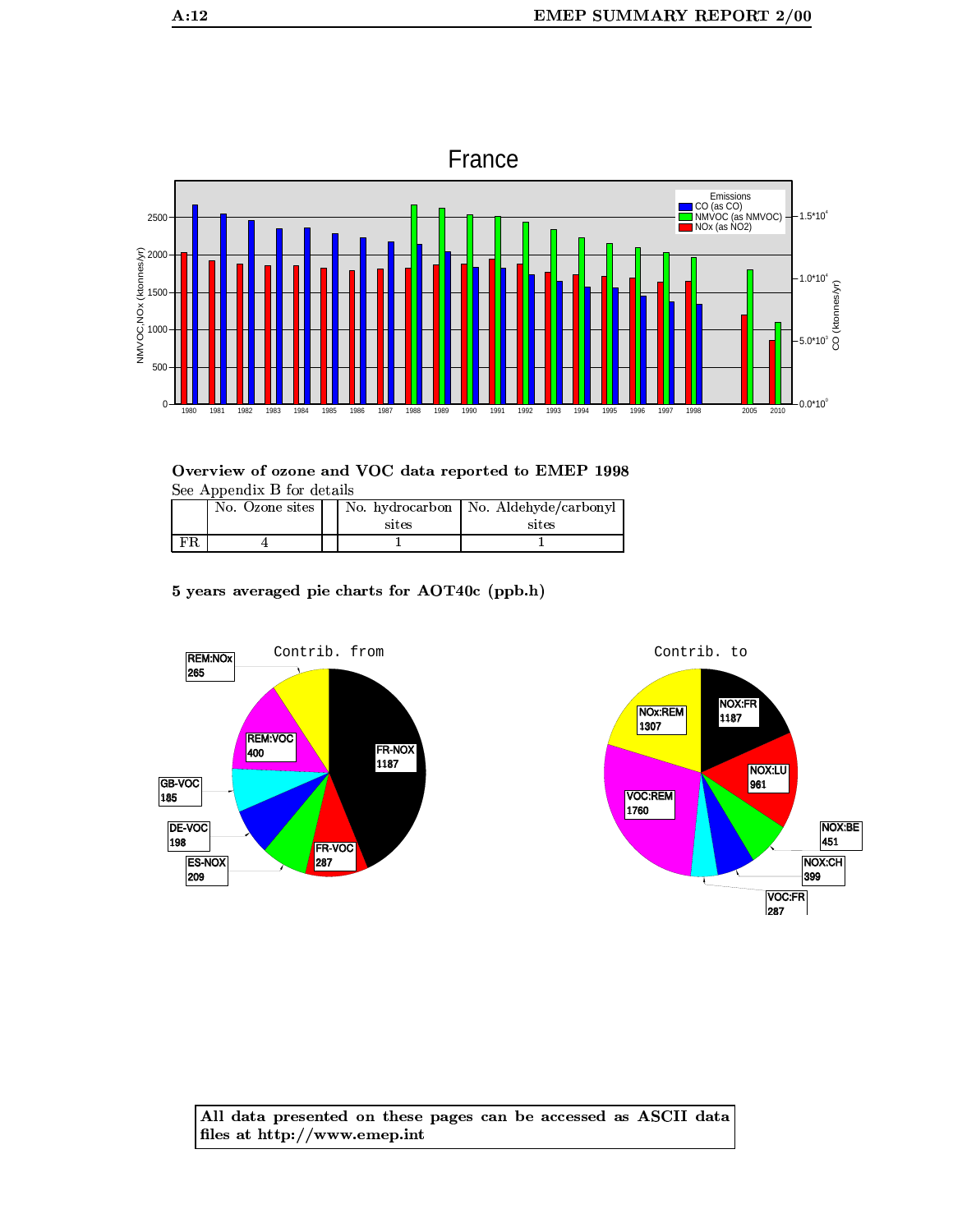

|    | No. Ozone sites | sites | No. hydrocarbon   No. Aldehyde/carbonyl<br>sites |
|----|-----------------|-------|--------------------------------------------------|
| DE |                 |       |                                                  |

5 years averaged pie charts for AOT40c (ppb.h)



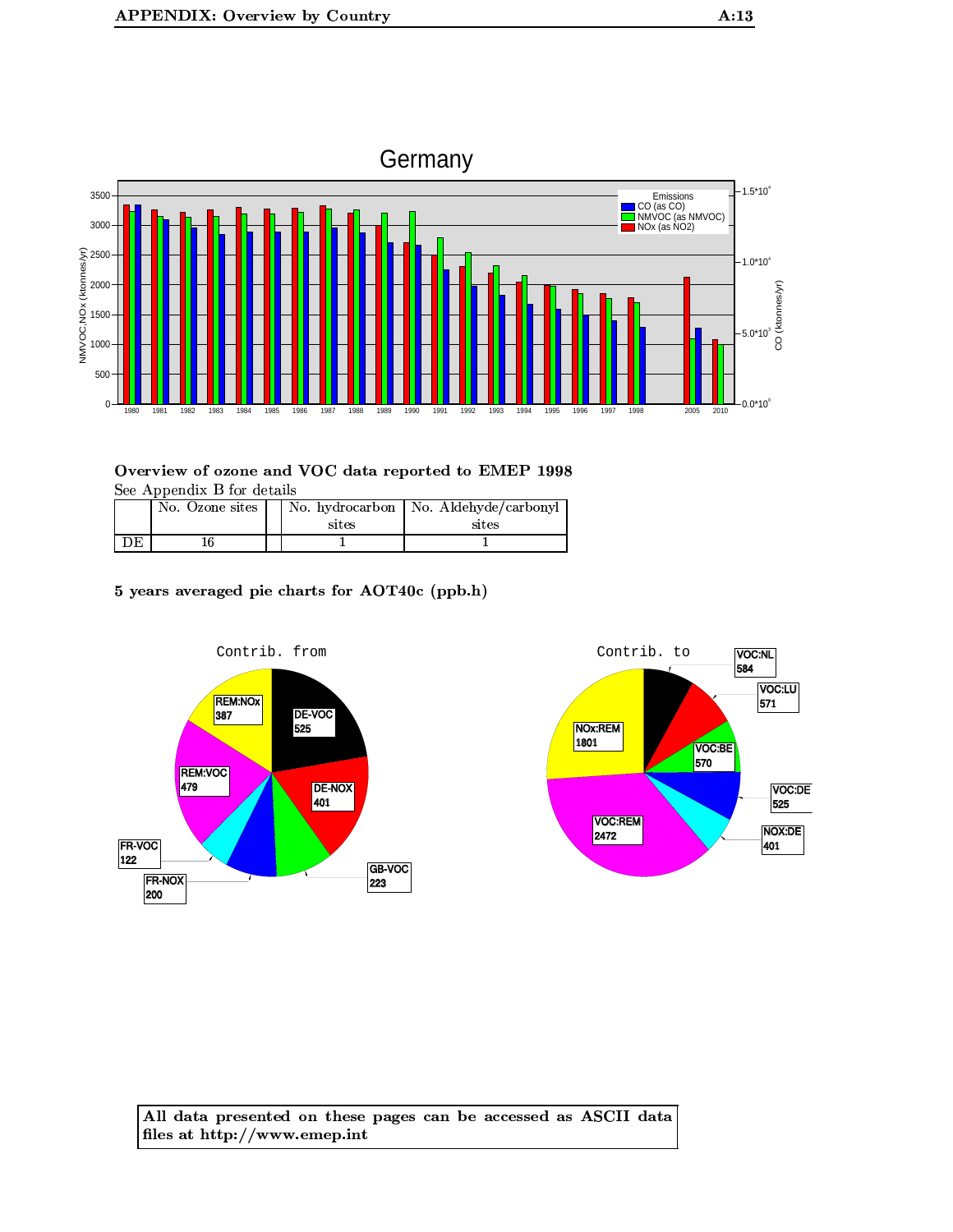

Overview of ozone and VOC data reported to EMEP 1998 See Appendix B for details

| No. Ozone sites | sites | No. hydrocarbon   No. Aldehyde/carbonyl  <br>sites |
|-----------------|-------|----------------------------------------------------|
|                 | -     |                                                    |

5 years averaged pie charts for AOT40c (ppb.h)

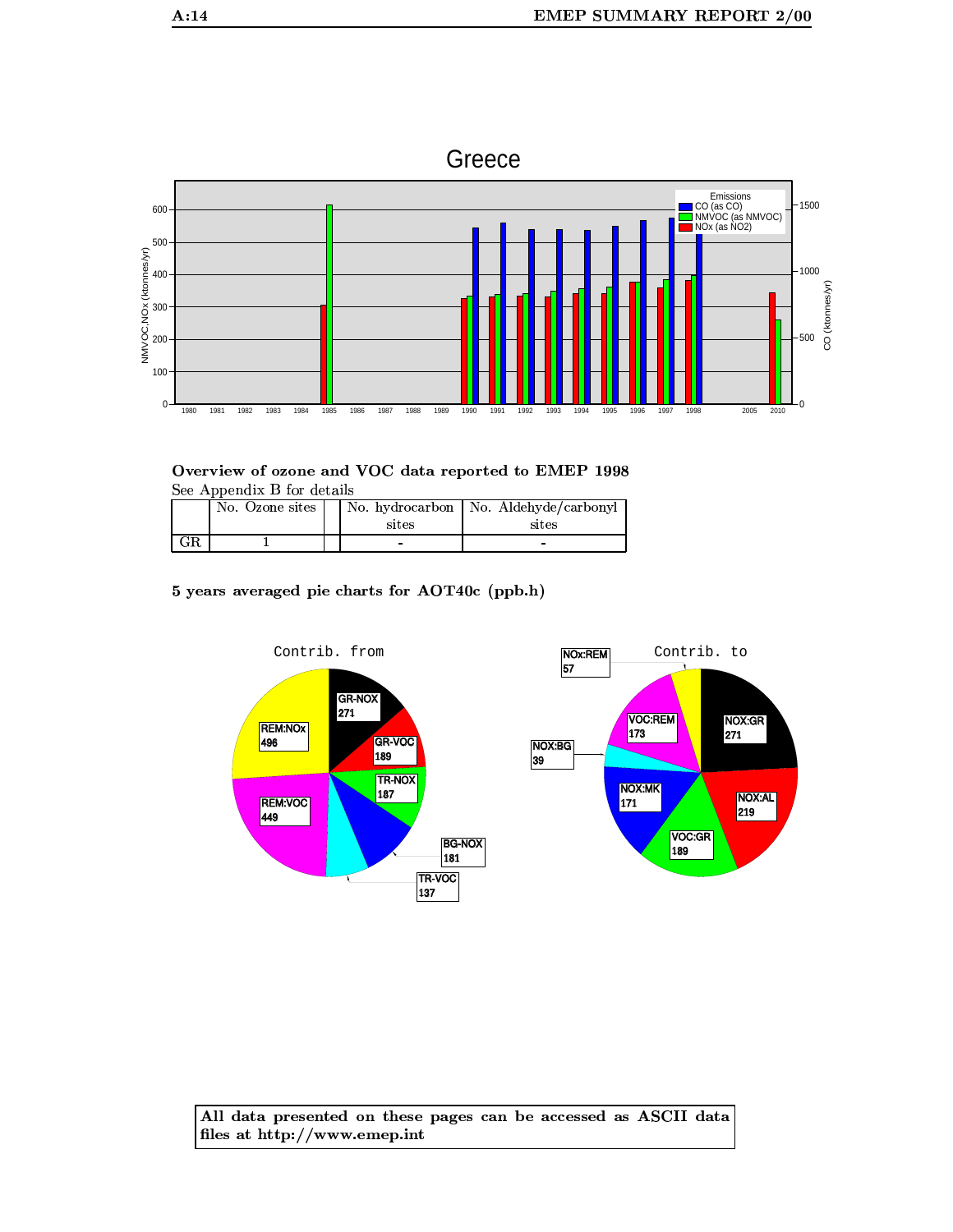

| No. Ozone sites | sites | No. hydrocarbon   No. Aldehyde/carbonyl<br>sites |
|-----------------|-------|--------------------------------------------------|
|                 | -     | -                                                |

# 5 years averaged pie charts for AOT40c (ppb.h)

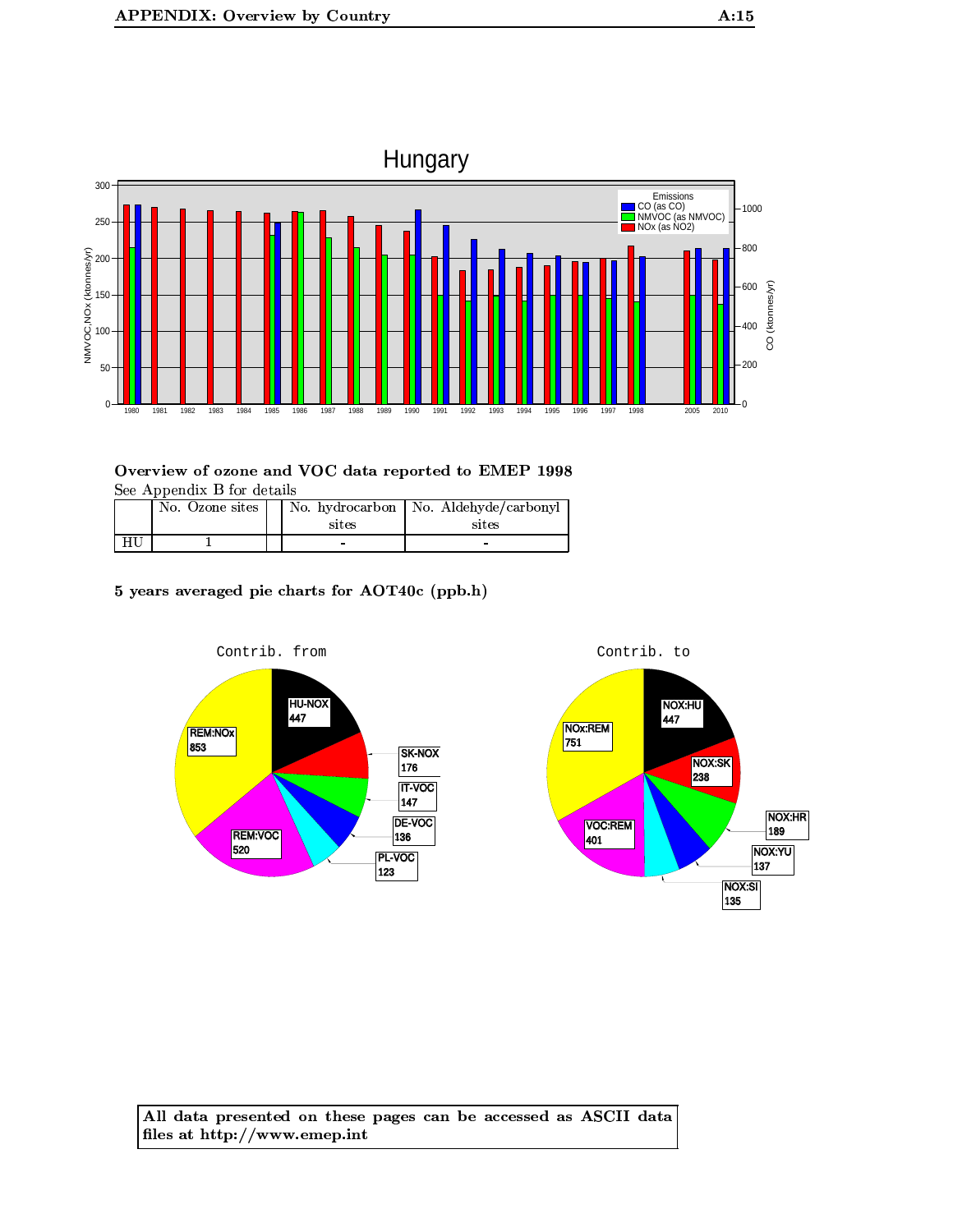

Overview of ozone and VOC data reported to EMEP 1998 See Appendix B for details

| No. Ozone sites | sites  | No. hydrocarbon   No. Aldehyde/carbonyl  <br>sites |
|-----------------|--------|----------------------------------------------------|
| -               | $\sim$ | -                                                  |

5 years averaged pie charts for AOT40c (ppb.h)

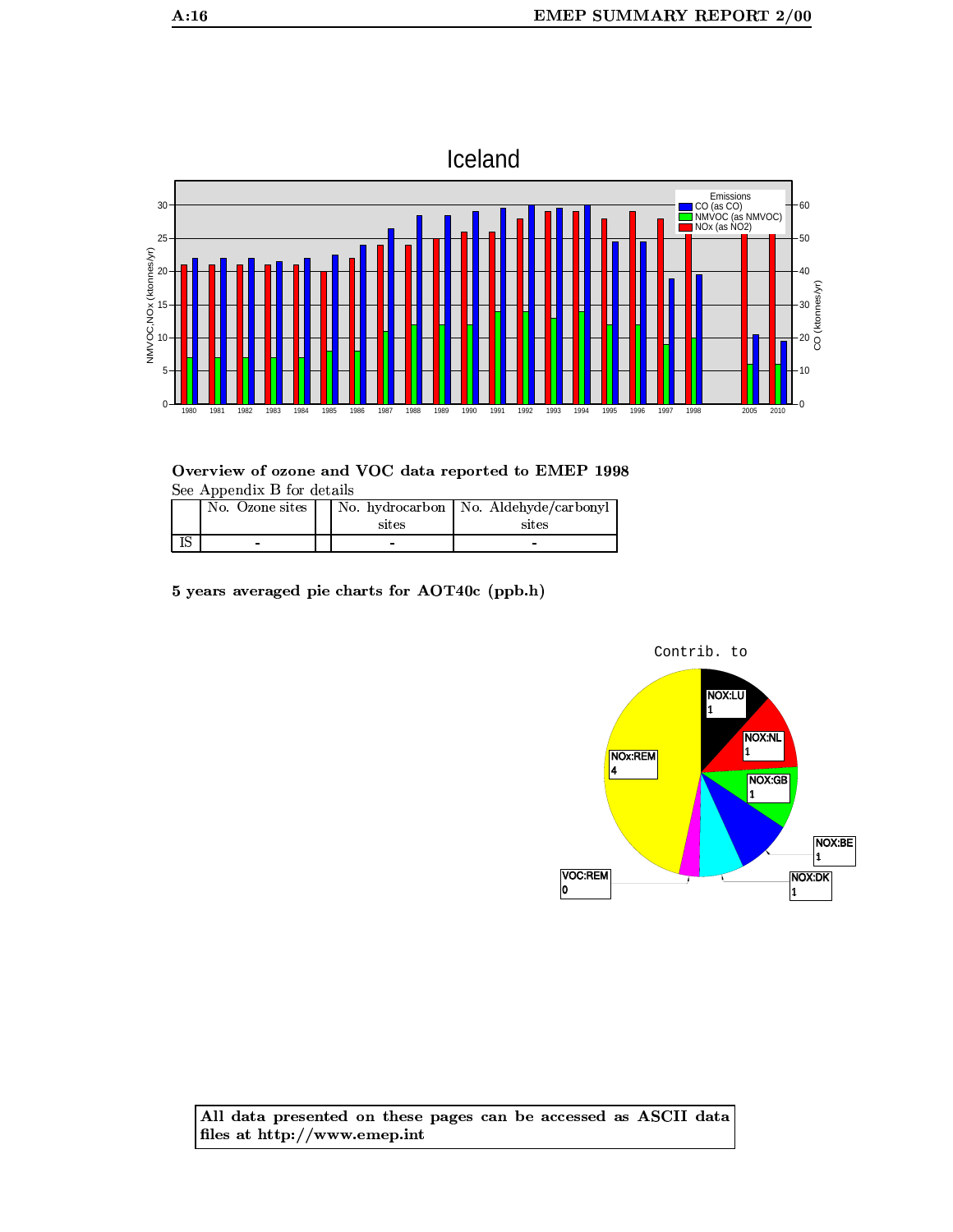

|    | No. Ozone sites | sites | No. hydrocarbon   No. Aldehyde/carbonyl<br>sites |
|----|-----------------|-------|--------------------------------------------------|
| ΙE |                 |       |                                                  |

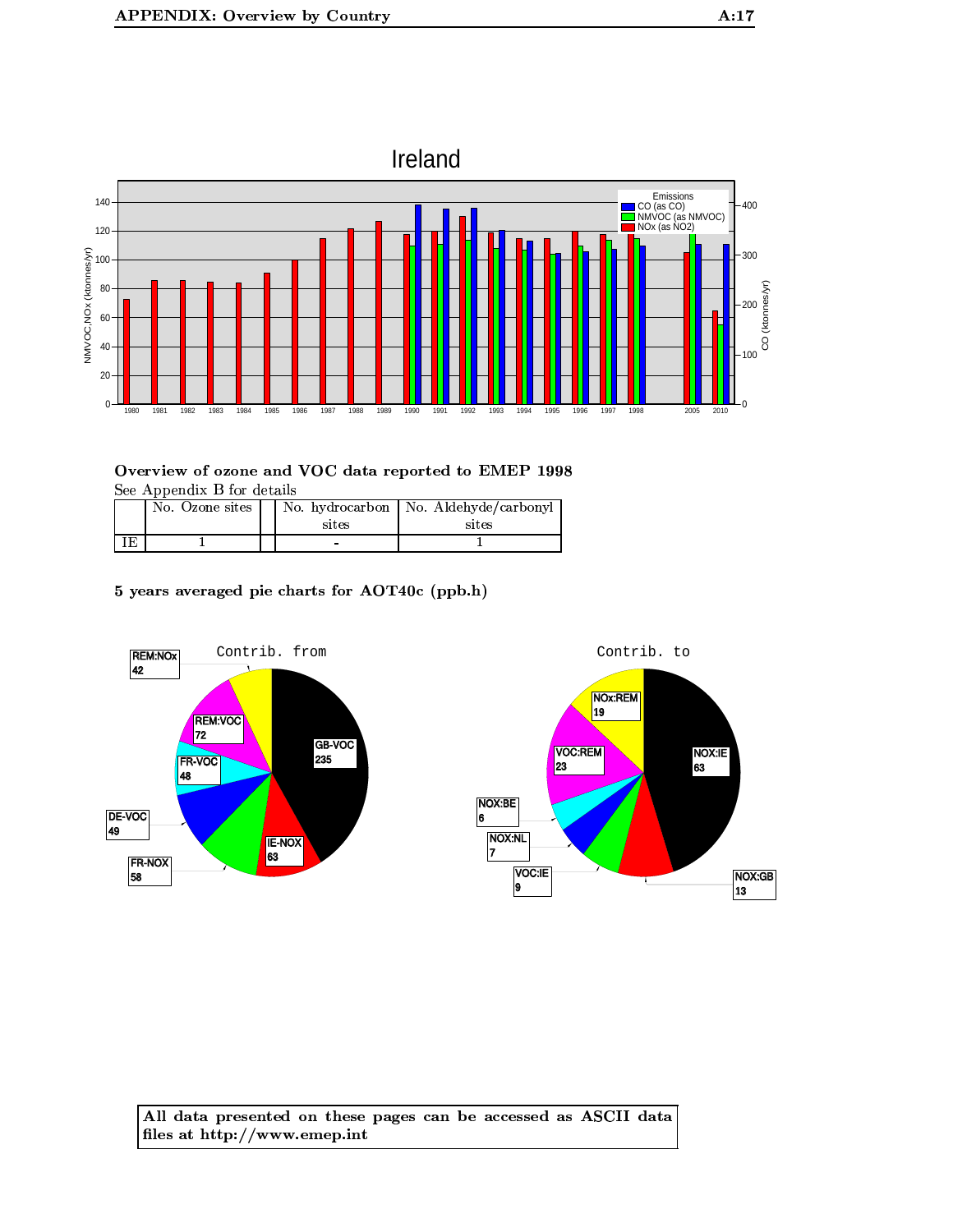

Overview of ozone and VOC data reported to EMEP 1998 See Appendix B for details

| No. Ozone sites | sites | No. hydrocarbon   No. Aldehyde/carbonyl<br>sites |
|-----------------|-------|--------------------------------------------------|
|                 |       |                                                  |

5 years averaged pie charts for AOT40c (ppb.h)



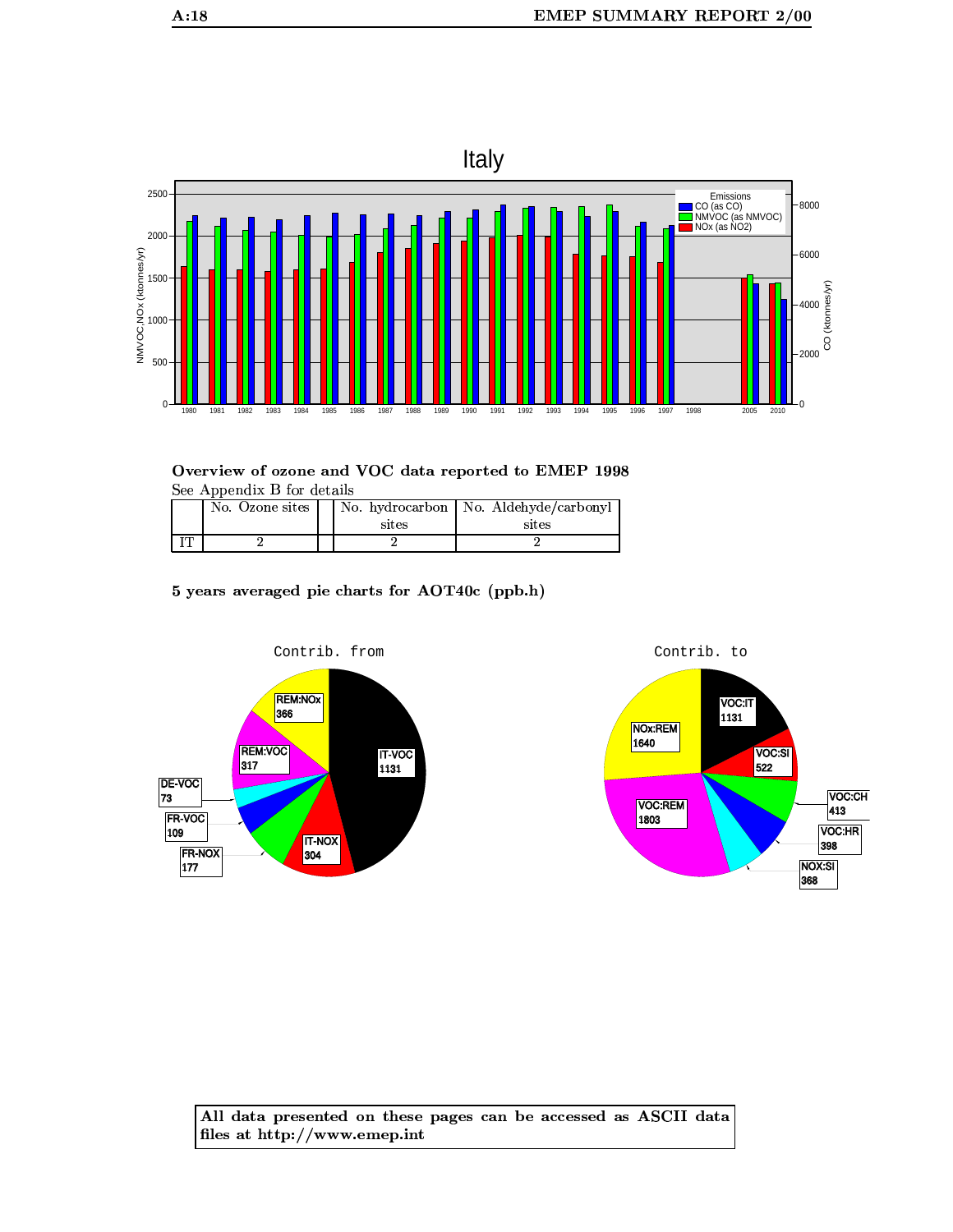$\mathbf{0}$ 



Overview of ozone and VOC data reported to EMEP 1998 See Appendix B for details

| $500$ $1500$ $150$ $101$ $101$ $100$ $100$ |  |       |                                         |  |  |
|--------------------------------------------|--|-------|-----------------------------------------|--|--|
| No. Ozone sites                            |  |       | No. hydrocarbon   No. Aldehyde/carbonyl |  |  |
|                                            |  | sites | sites                                   |  |  |
|                                            |  | -     |                                         |  |  |

5 years averaged pie charts for AOT40c (ppb.h)



All data presented on these pages can be accessed as ASCII data files at http://www.emep.int

 $-0$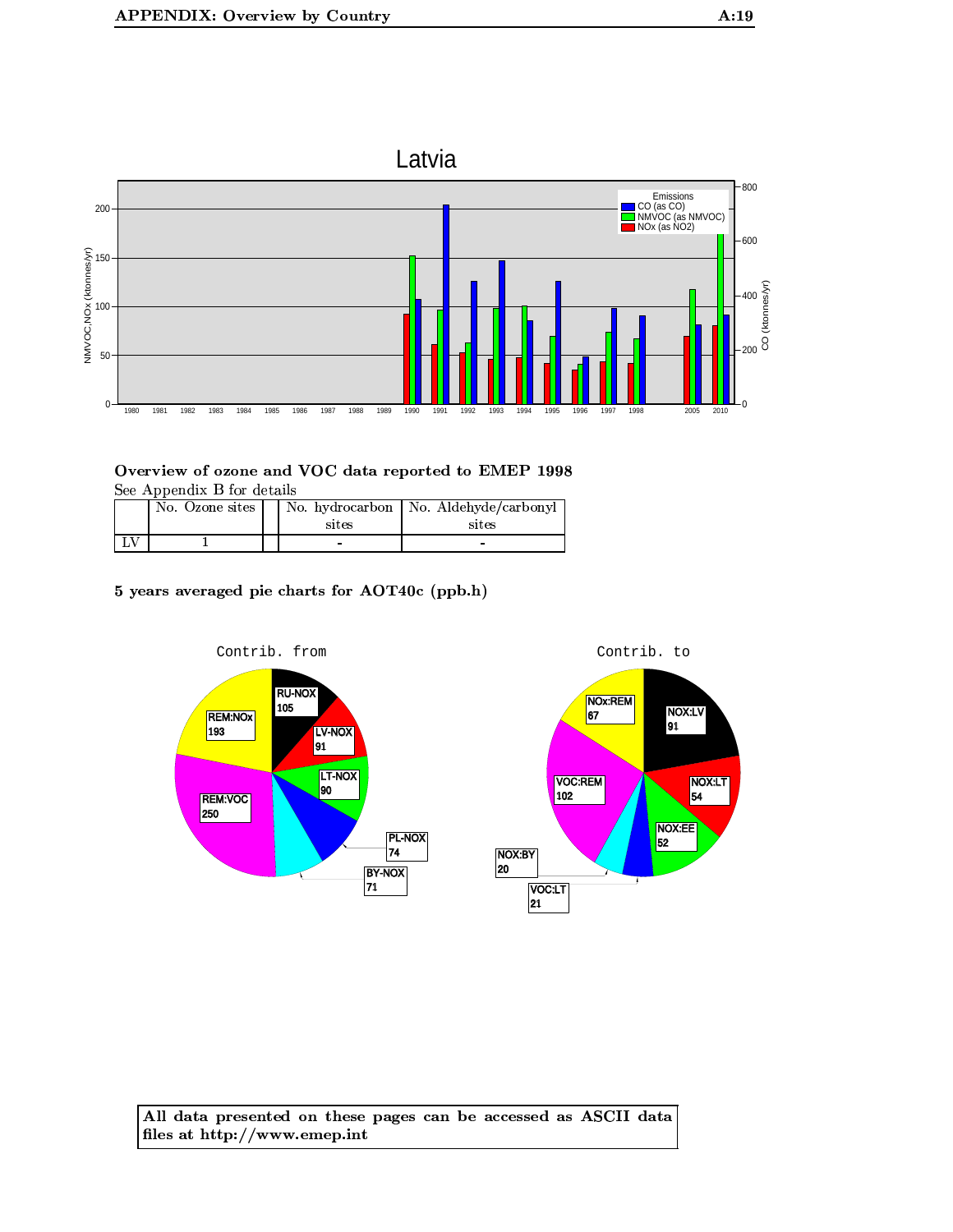



| No. Ozone sites | sites | No. hydrocarbon   No. Aldehyde/carbonyl<br>sites |
|-----------------|-------|--------------------------------------------------|
|                 | -     |                                                  |

5 years averaged pie charts for AOT40c (ppb.h)

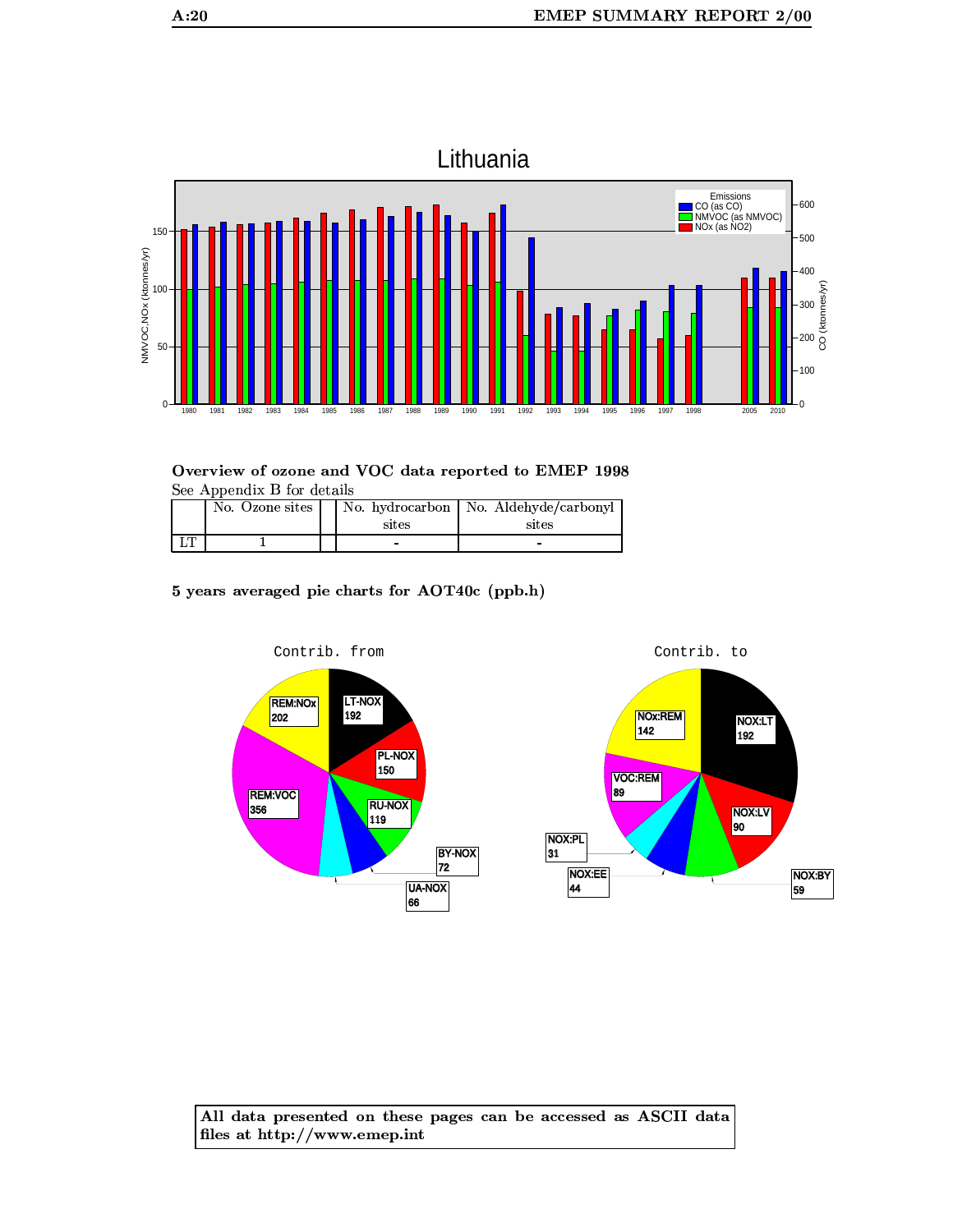

| No. Ozone sites | sites | No. hydrocarbon   No. Aldehyde/carbonyl<br>sites |
|-----------------|-------|--------------------------------------------------|
|                 | -     | -                                                |

5 years averaged pie charts for AOT40c (ppb.h)



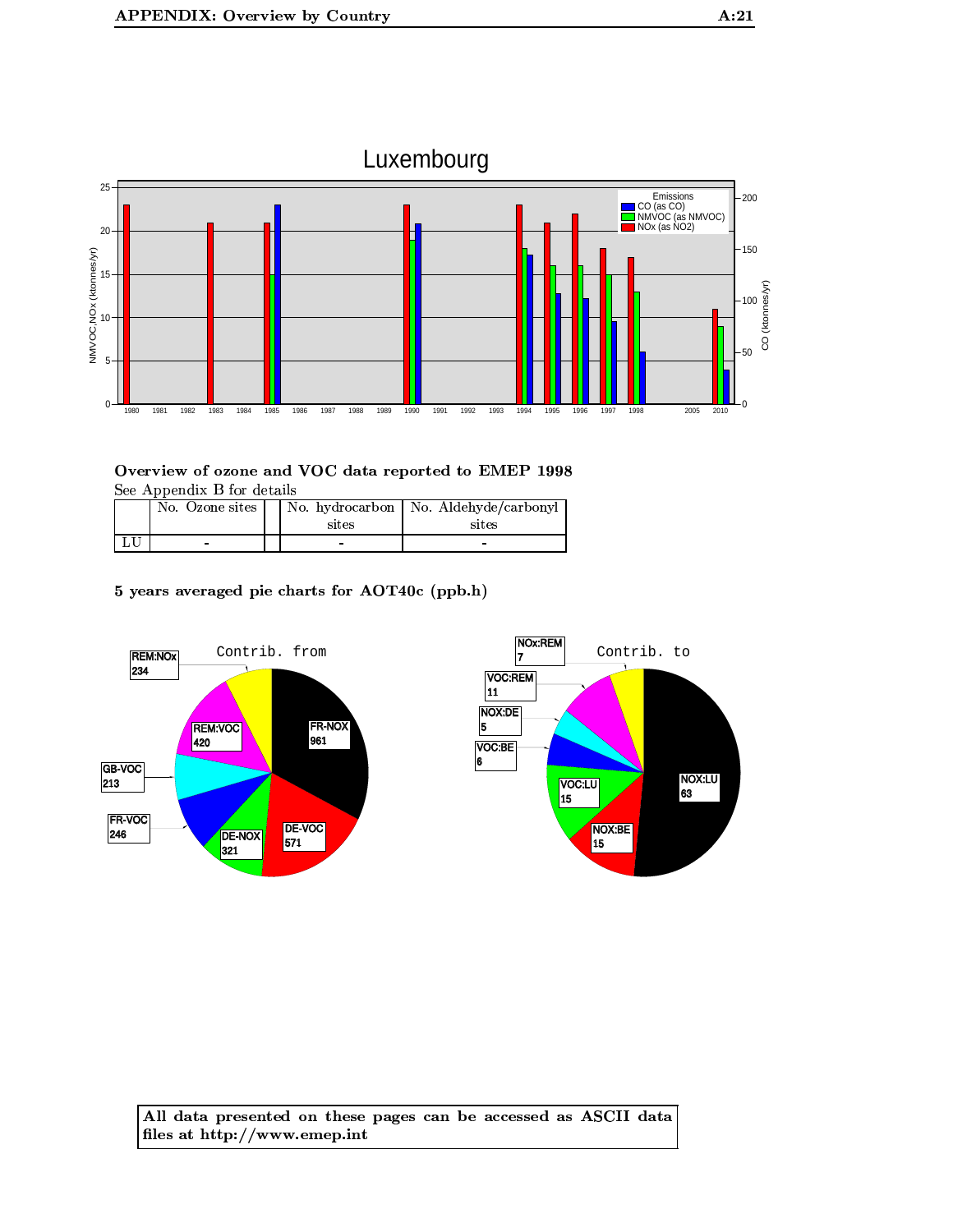

| No. Ozone sites | sites | No. hydrocarbon   No. Aldehyde/carbonyl<br>sites |
|-----------------|-------|--------------------------------------------------|
|                 |       |                                                  |

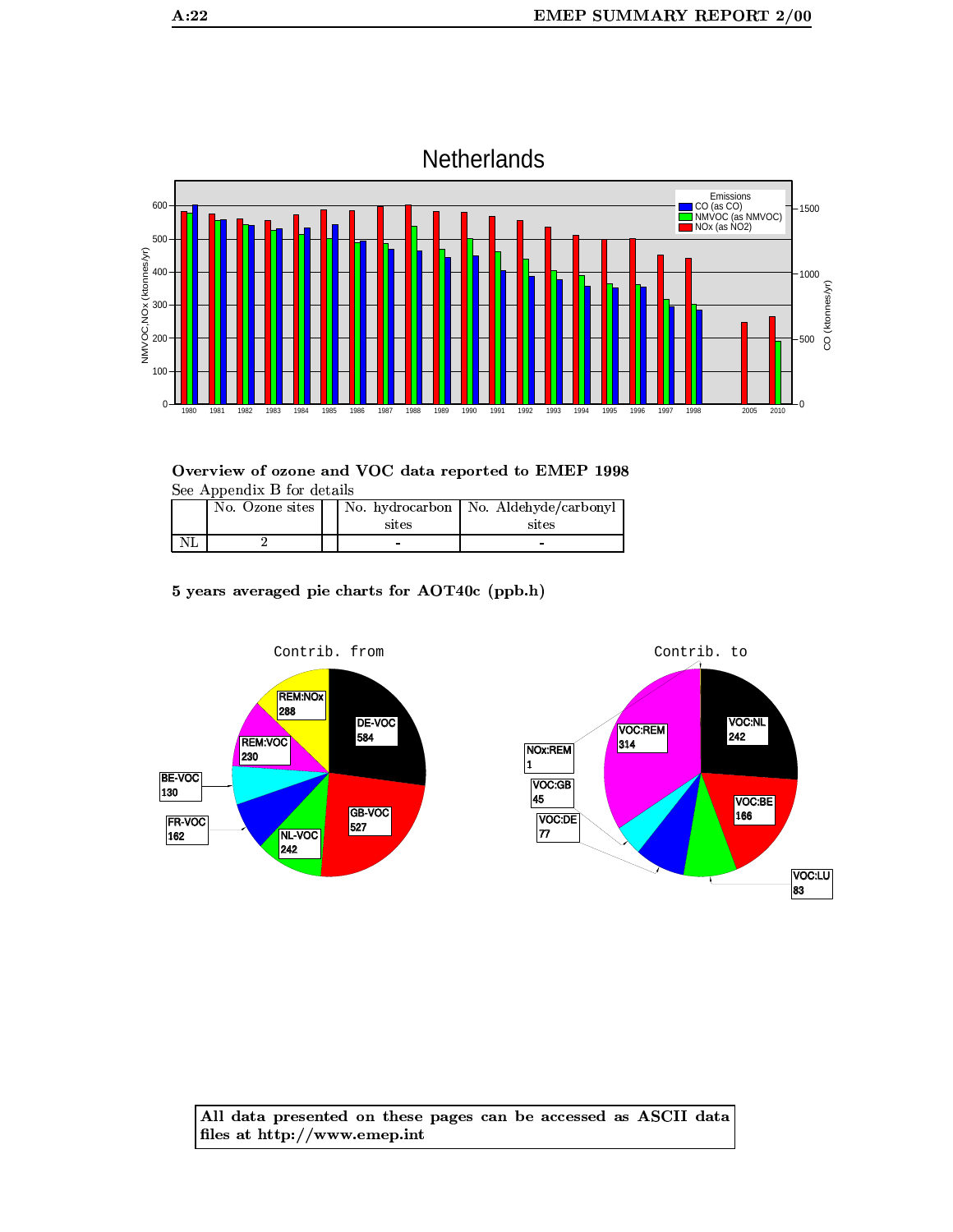

| No. Ozone sites | sites | No. hydrocarbon   No. Aldehyde/carbonyl<br>sites |
|-----------------|-------|--------------------------------------------------|
|                 |       |                                                  |

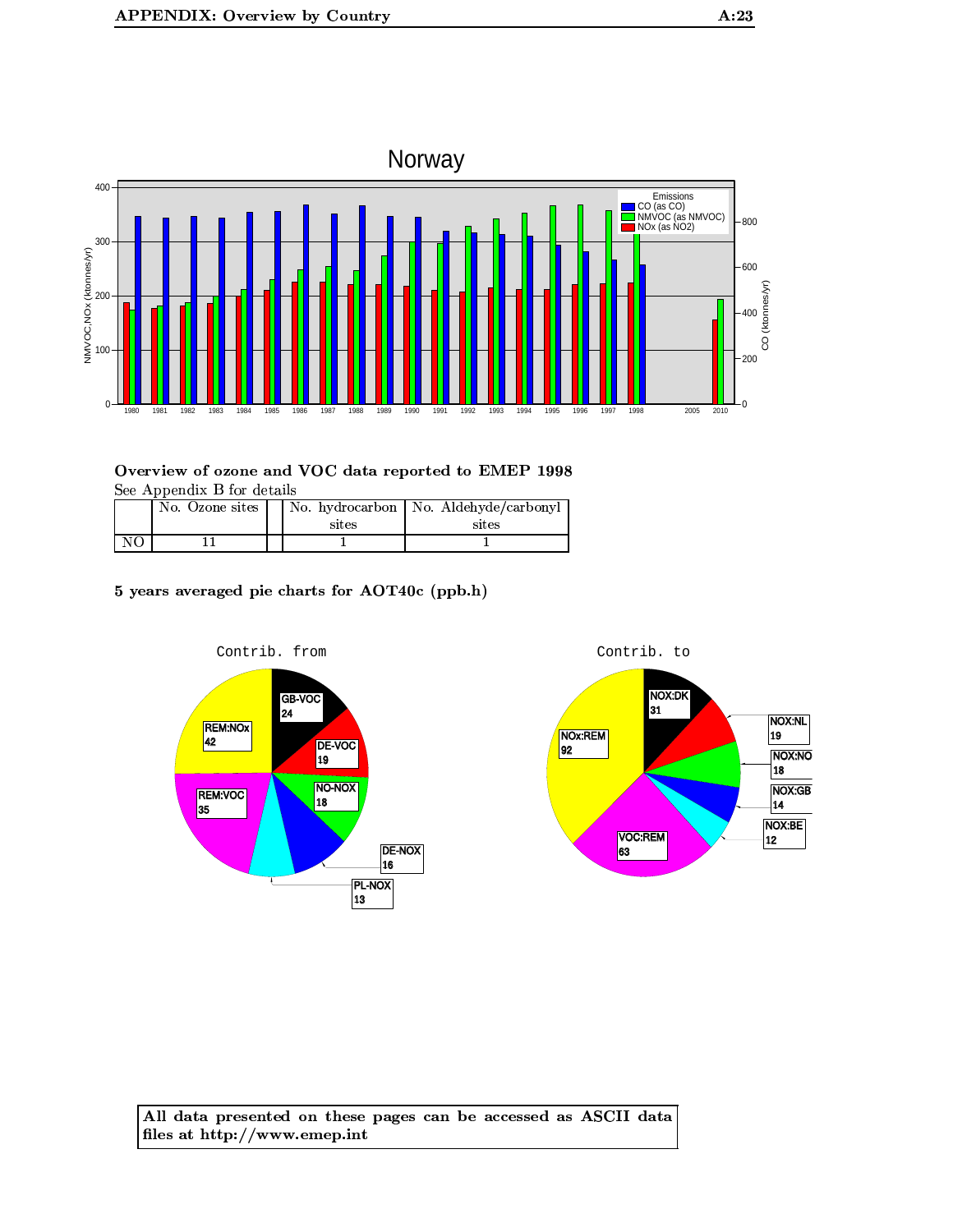

| No. Ozone sites | sites | No. hydrocarbon   No. Aldehyde/carbonyl<br>sites |
|-----------------|-------|--------------------------------------------------|
|                 | -     |                                                  |

5 years averaged pie charts for AOT40c (ppb.h)



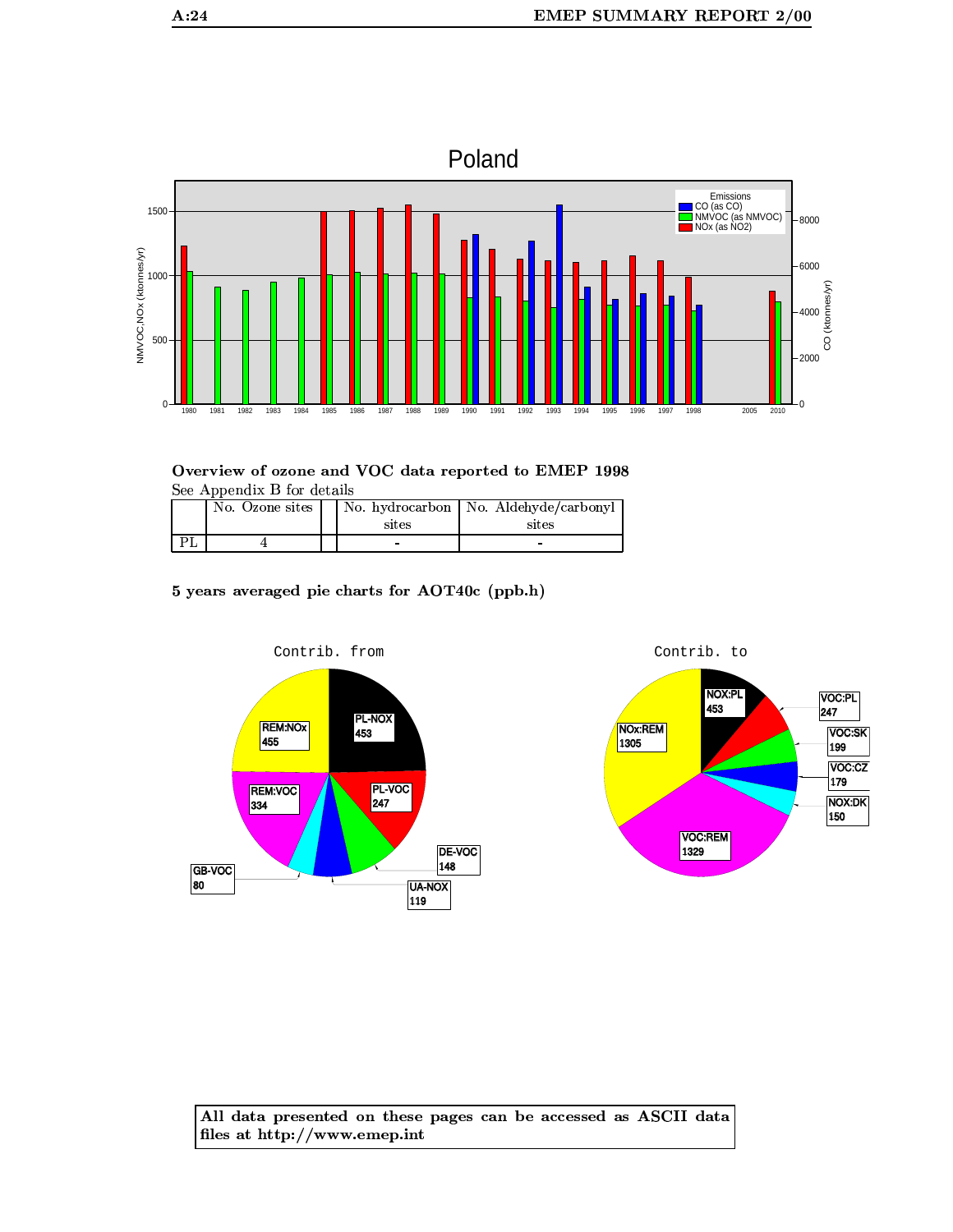

| No. Ozone sites | sites | No. hydrocarbon   No. Aldehyde/carbonyl<br>sites |
|-----------------|-------|--------------------------------------------------|
|                 |       |                                                  |

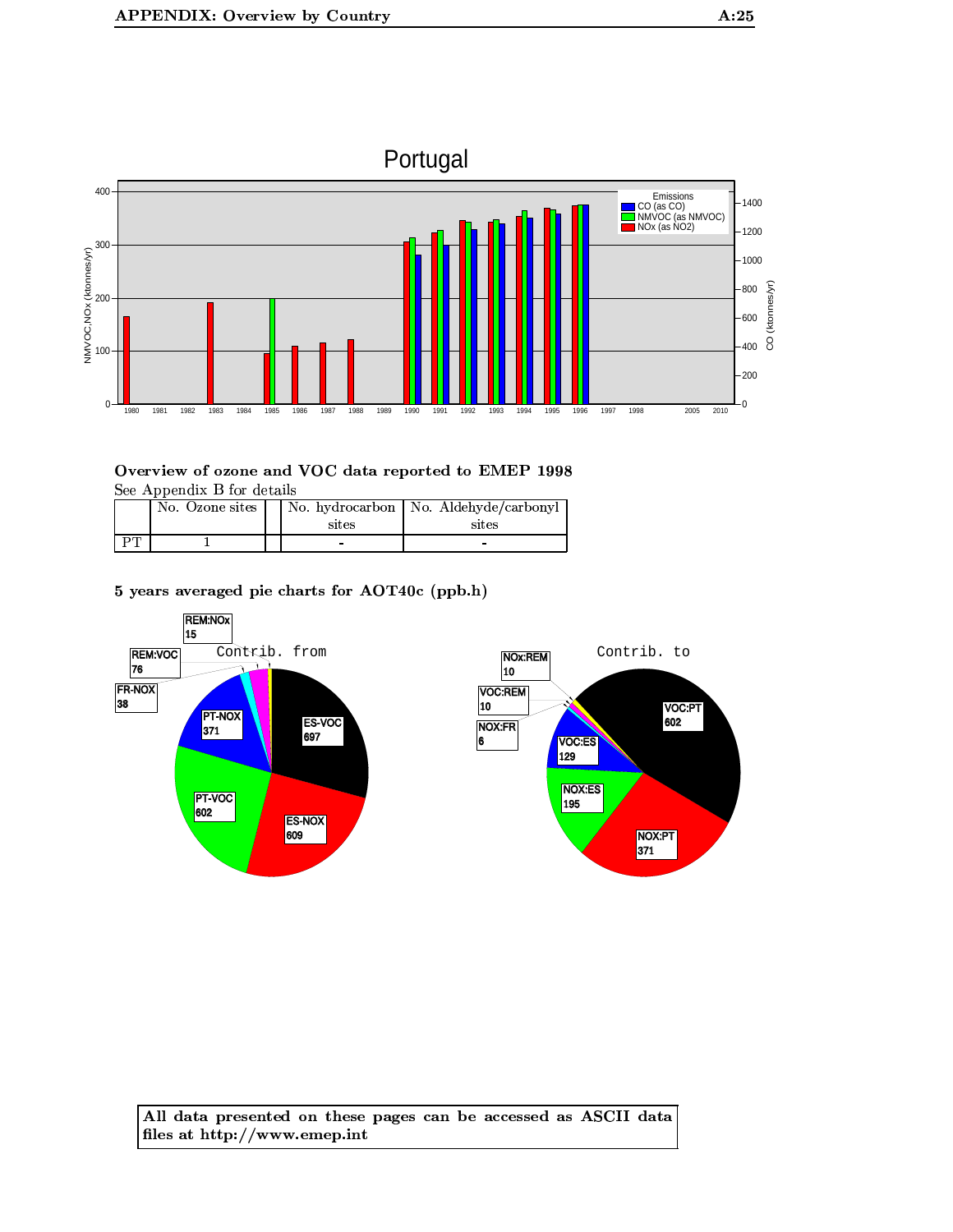

# Moldova, Republic of

Overview of ozone and VOC data reported to EMEP 1998 See Appendix B for details

|    | No. Ozone sites |       | No. hydrocarbon   No. Aldehyde/carbonyl |
|----|-----------------|-------|-----------------------------------------|
|    |                 | sites | sites                                   |
| МD |                 |       |                                         |

5 years averaged pie charts for AOT40c (ppb.h)

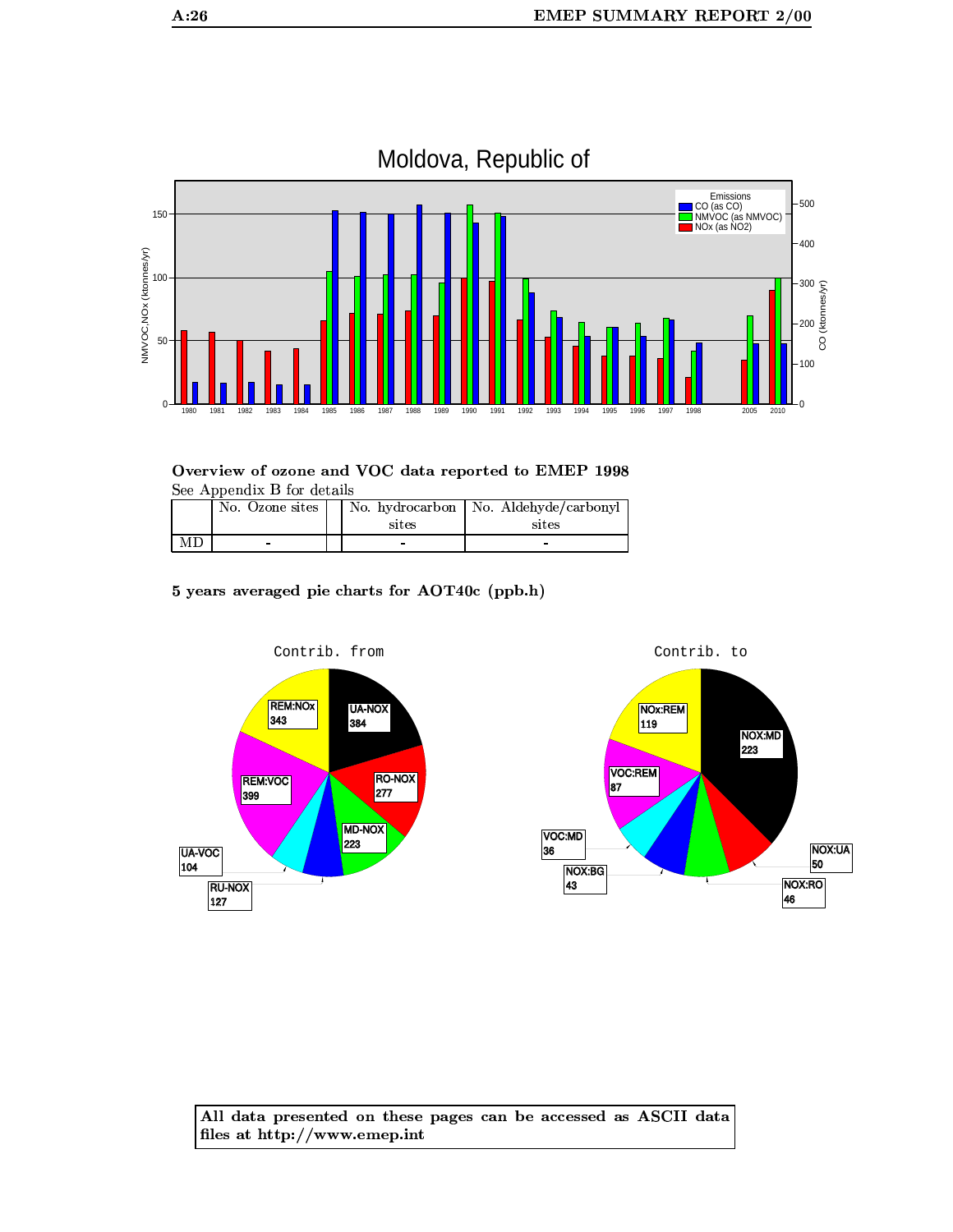

|    | No. Ozone sites | No. hydrocarbon<br>sites | No. Aldehyde/carbonyl<br>sites |
|----|-----------------|--------------------------|--------------------------------|
| RO |                 |                          |                                |

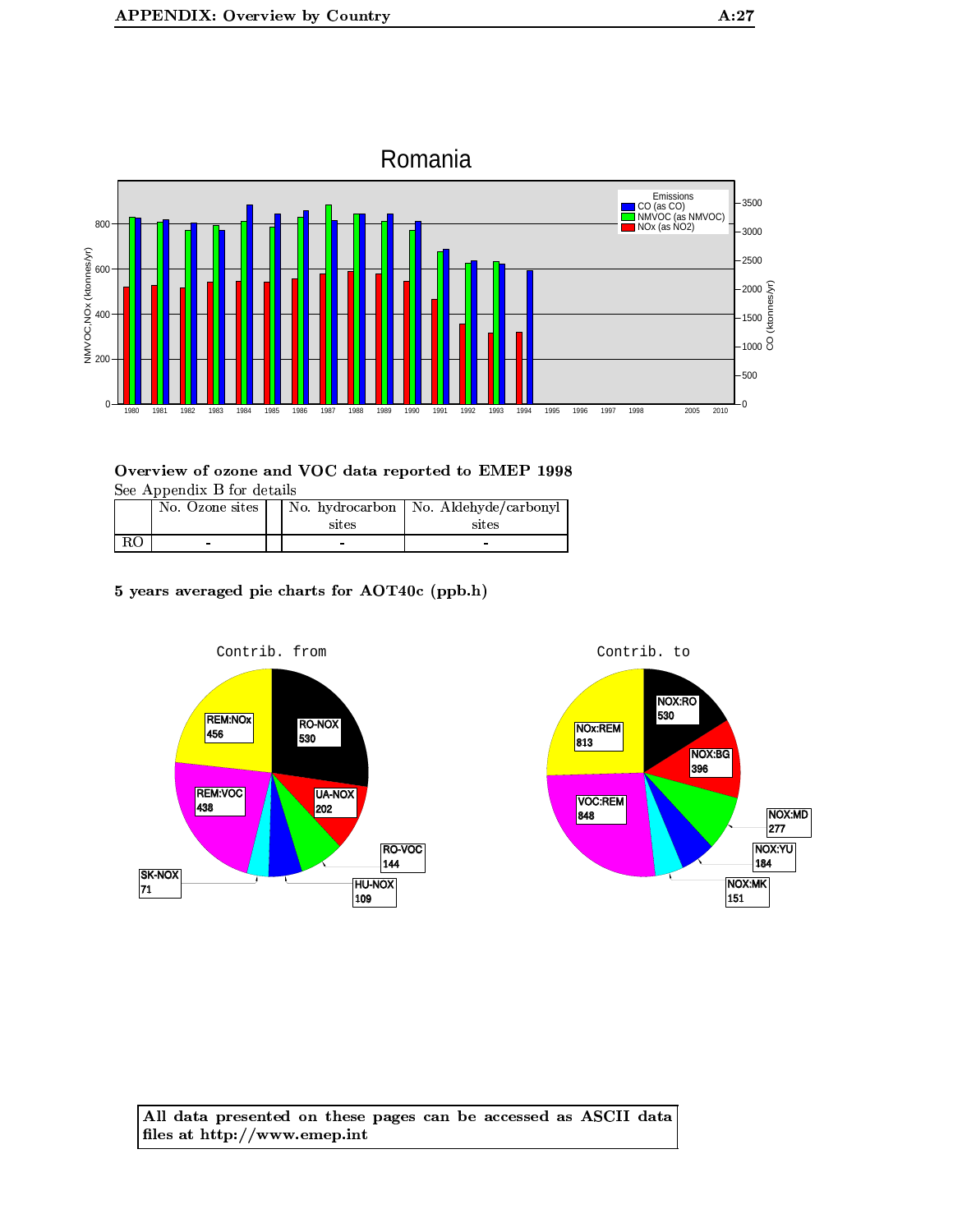

# **Russian Federation**

Overview of ozone and VOC data reported to EMEP 1998 See Appendix B for details

| No. Ozone sites | sites | No. hydrocarbon   No. Aldehyde/carbonyl<br>sites |
|-----------------|-------|--------------------------------------------------|
|                 |       |                                                  |

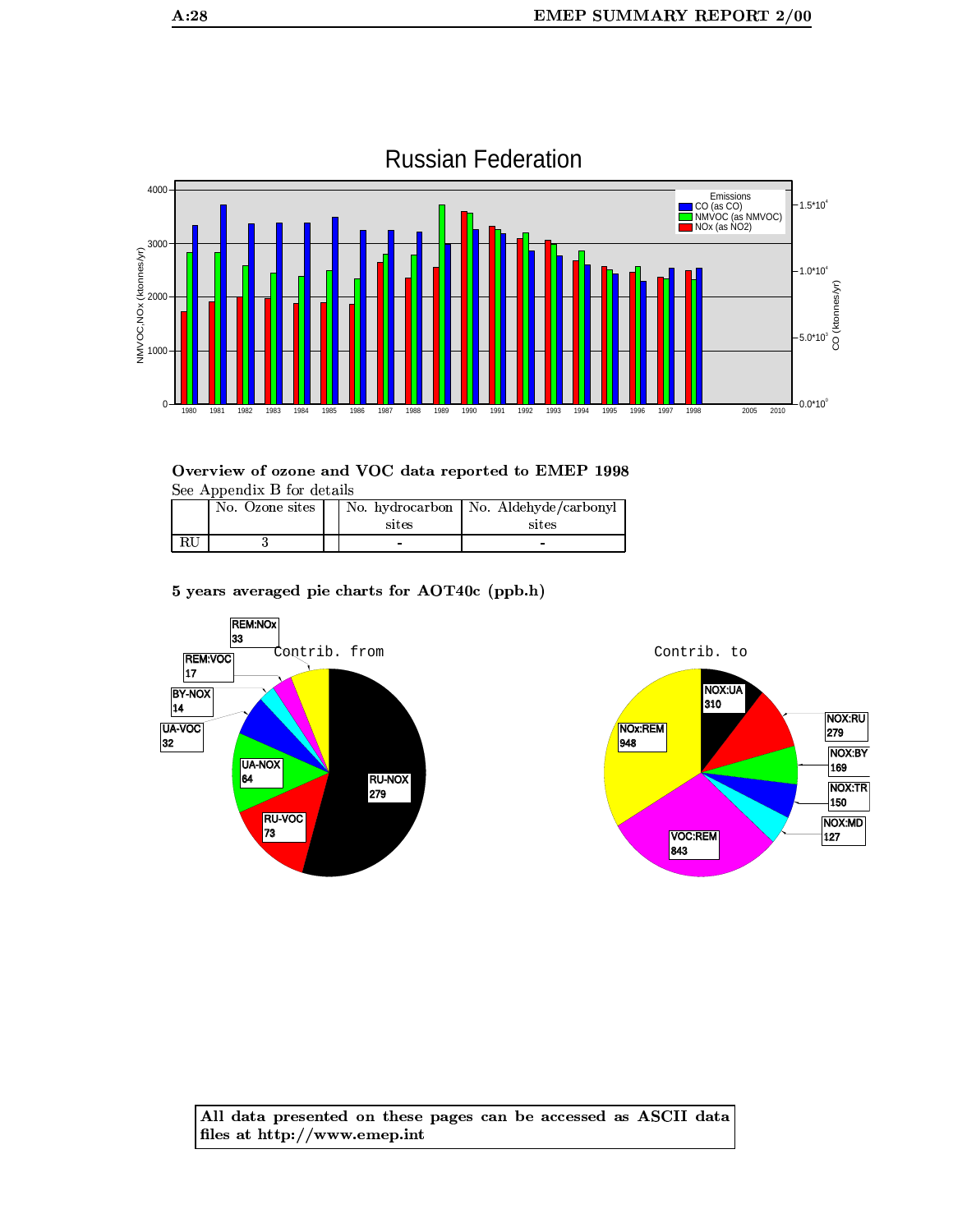



| No. Ozone sites | sites | No. hydrocarbon   No. Aldehyde/carbonyl<br>sites |
|-----------------|-------|--------------------------------------------------|
|                 |       | -                                                |

5 years averaged pie charts for AOT40c (ppb.h)

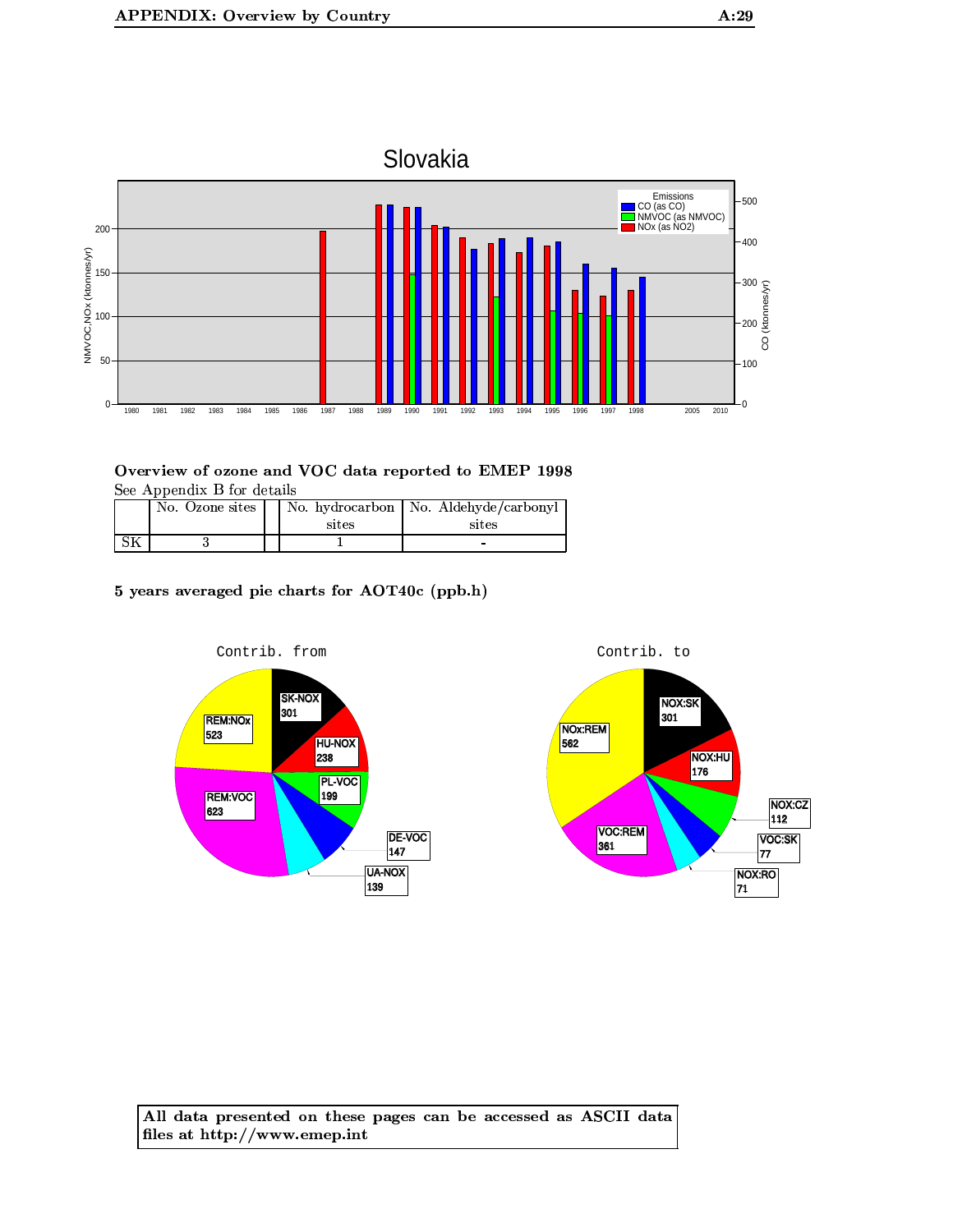

|    | No. Ozone sites | sites | No. hydrocarbon   No. Aldehyde/carbonyl<br>sites |
|----|-----------------|-------|--------------------------------------------------|
| ΩI |                 |       |                                                  |

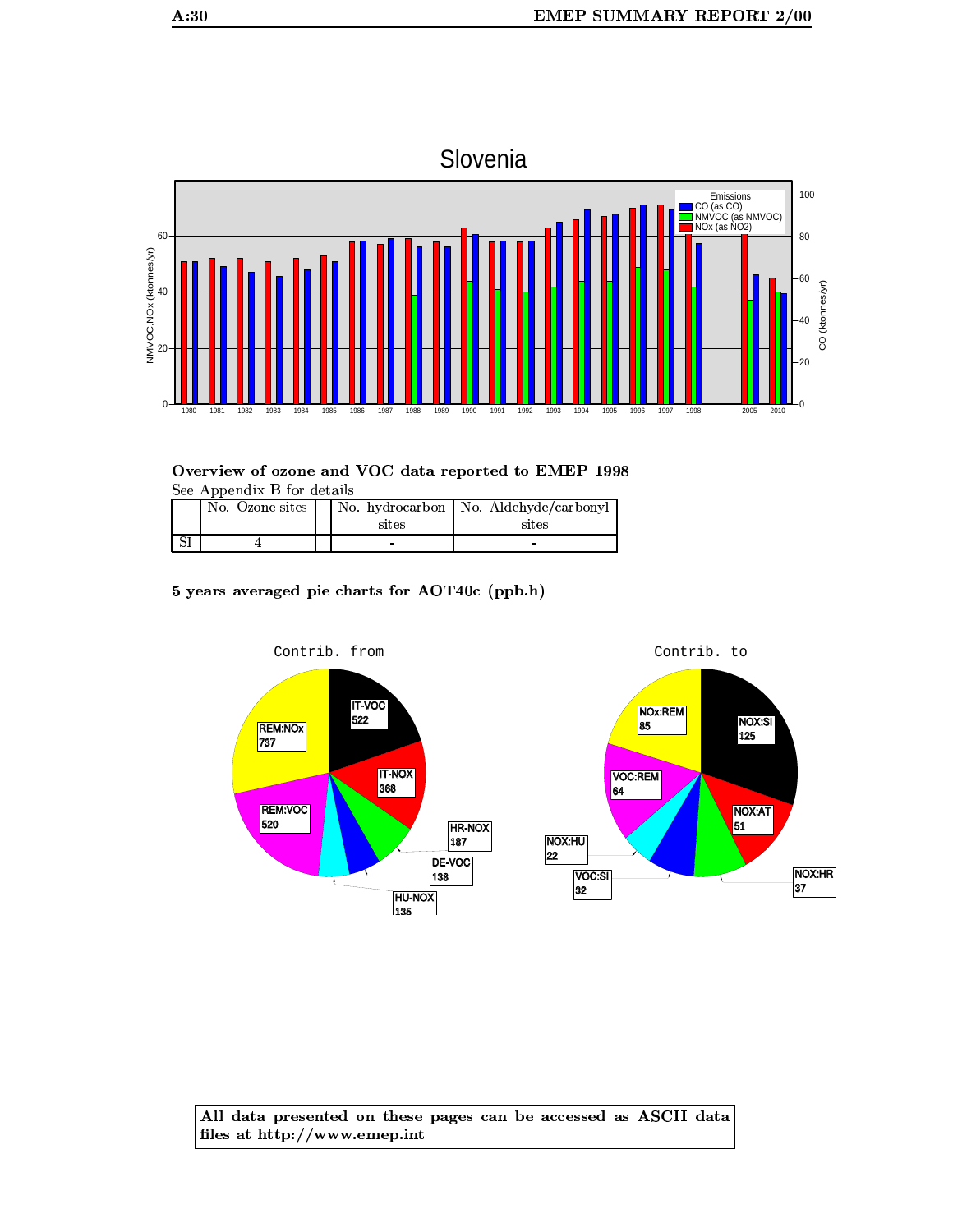

|    | No. Ozone sites | sites | No. hydrocarbon   No. Aldehyde/carbonyl<br>sites |
|----|-----------------|-------|--------------------------------------------------|
| ES |                 |       | -                                                |

5 years averaged pie charts for AOT40c (ppb.h)



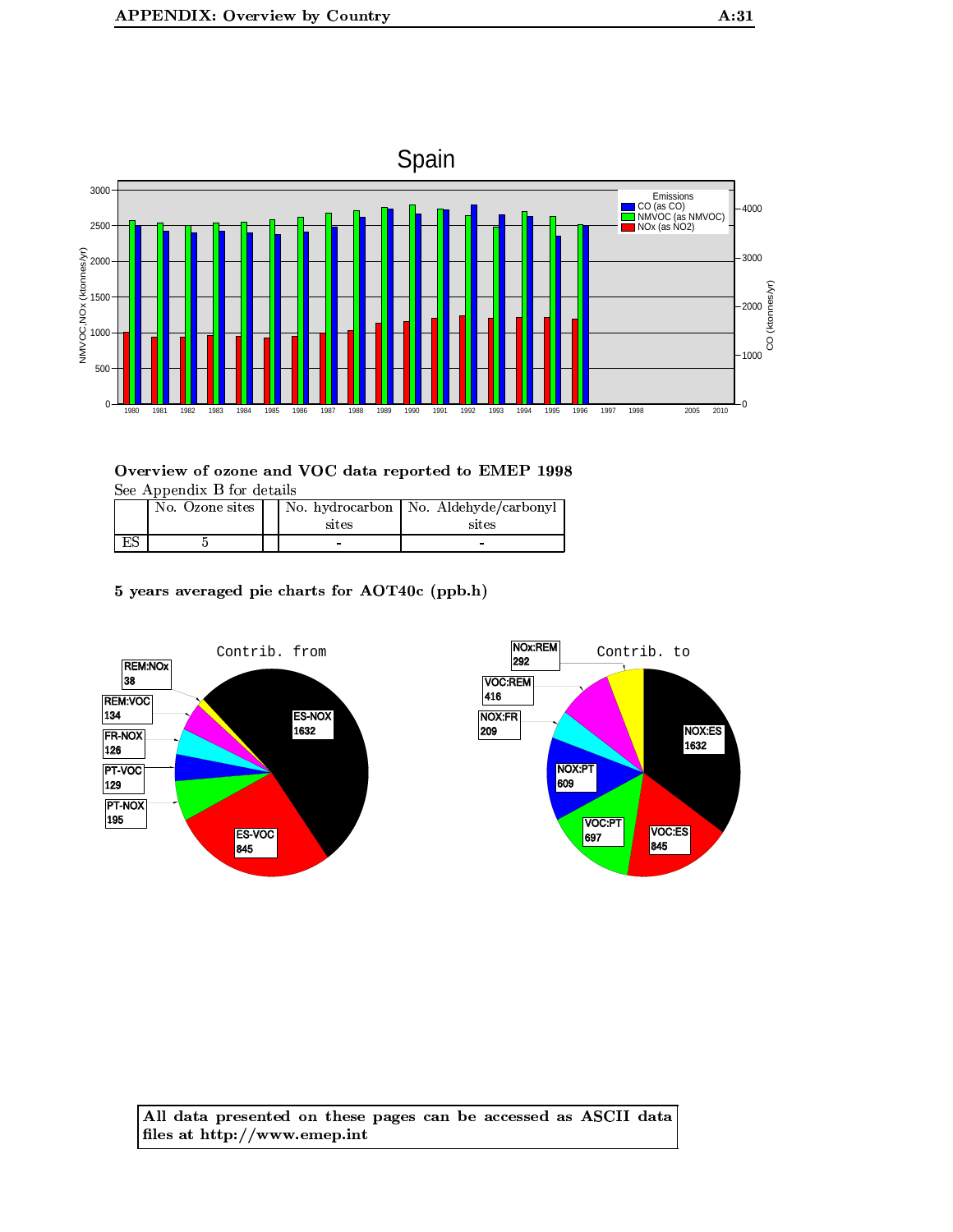

1989

Overview of ozone and VOC data reported to EMEP 1998 See Appendix B for details

|           | No. Ozone sites | sites | No. hydrocarbon   No. Aldehyde/carbonyl<br>sites |
|-----------|-----------------|-------|--------------------------------------------------|
| <b>CT</b> |                 | -     |                                                  |

5 years averaged pie charts for AOT40c (ppb.h)

1986

1987 1988

1984 1985





CO (ktonnes/yr)

400

200

 $\Omega$ 

2010

All data presented on these pages can be accessed as ASCII data files at http://www.emep.int

100

 $\mathbf 0$ 

1980 1981 1982 1983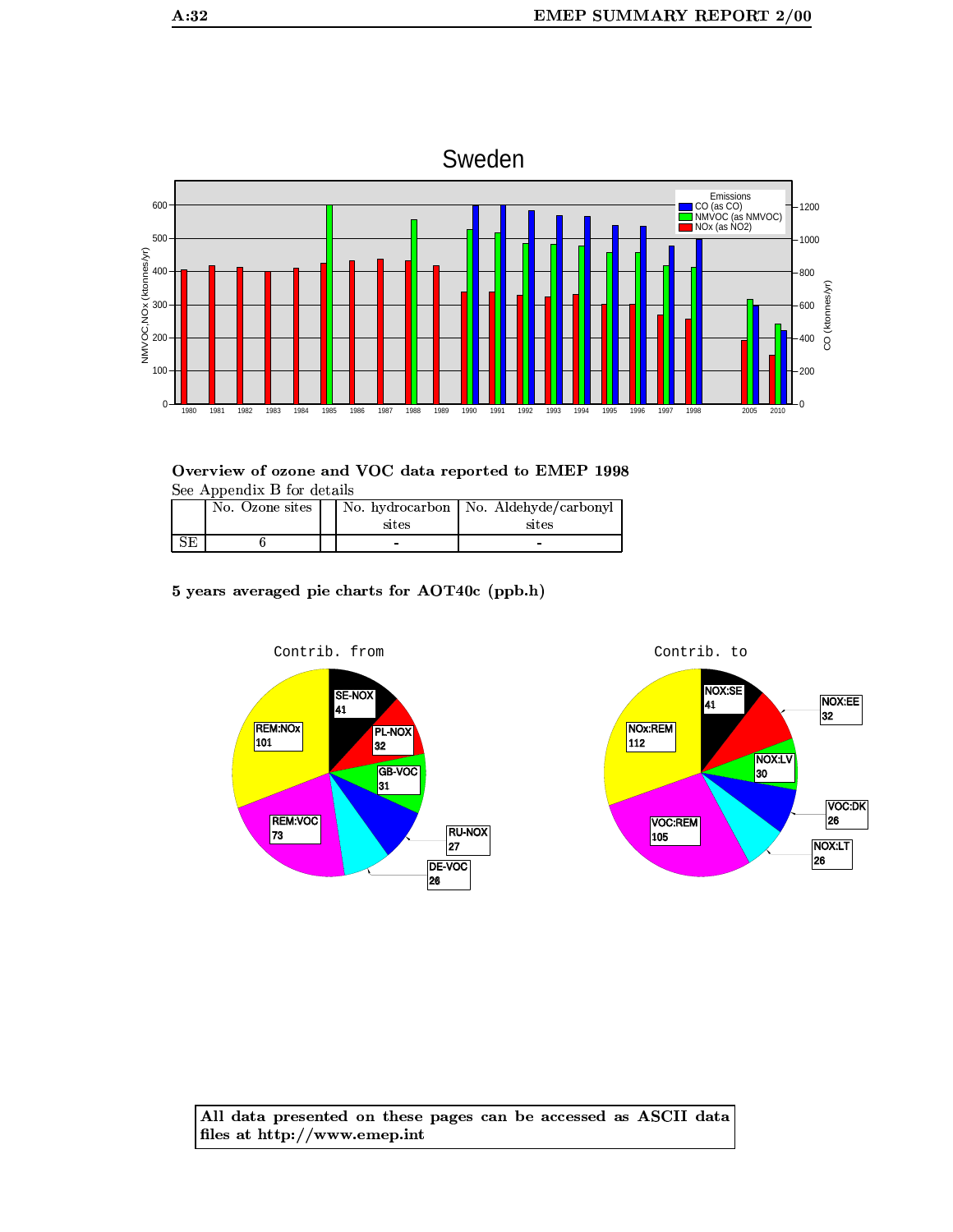

| No. Ozone sites | sites | No. hydrocarbon   No. Aldehyde/carbonyl<br>sites |
|-----------------|-------|--------------------------------------------------|
|                 |       | $\overline{\phantom{0}}$                         |

# 5 years averaged pie charts for AOT40c (ppb.h)



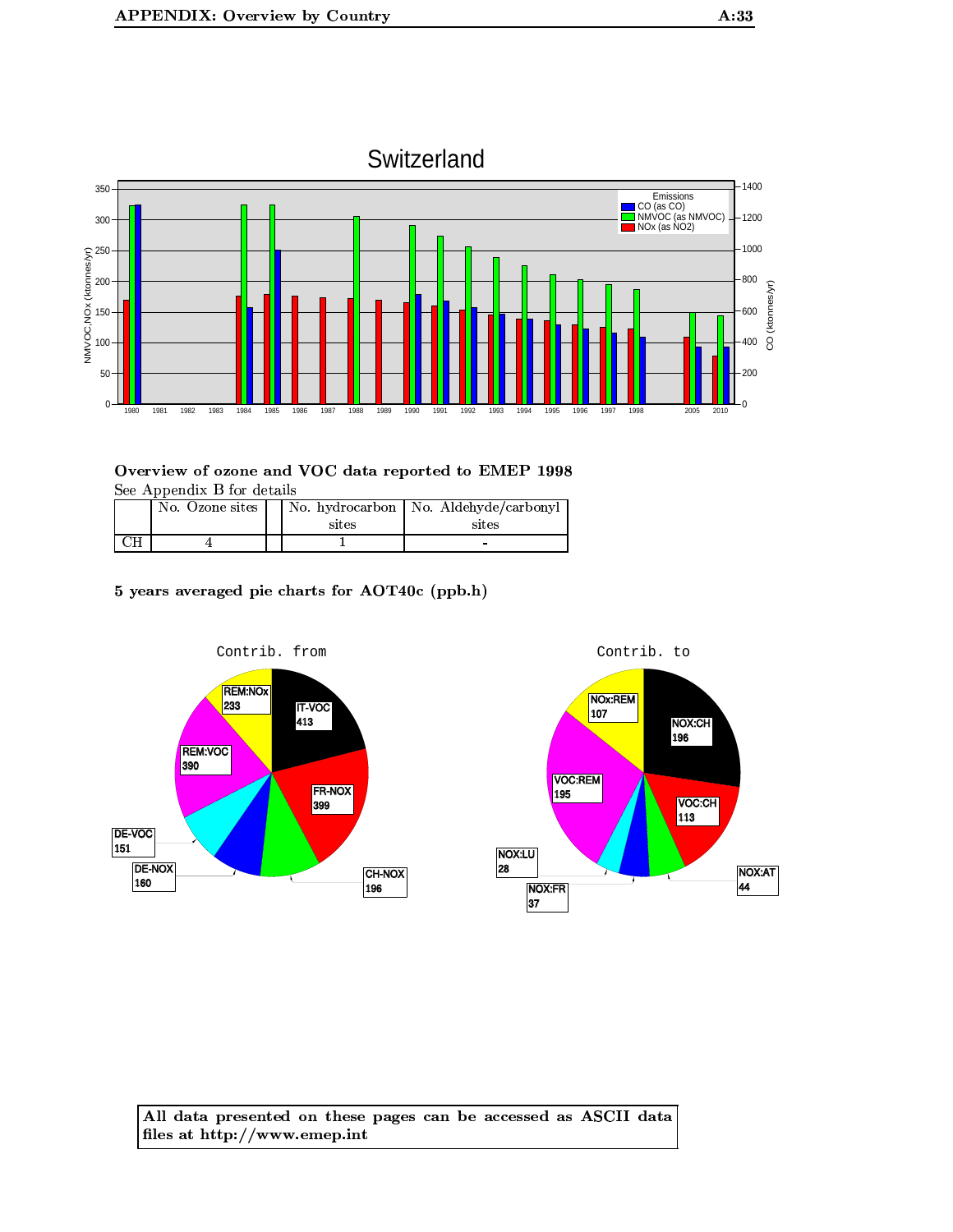

# The F.Y.R. of Macedonia

#### Overview of ozone and VOC data reported to EMEP 1998 See Appendix B for details

|    | poo <i>h</i> pondhi p for docalle |  |       |                                         |  |  |
|----|-----------------------------------|--|-------|-----------------------------------------|--|--|
|    | No. Ozone sites                   |  |       | No. hydrocarbon   No. Aldehyde/carbonyl |  |  |
|    |                                   |  | sites | sites                                   |  |  |
| ΜК | -                                 |  |       |                                         |  |  |

#### 5 years averaged pie charts for AOT40c (ppb.h)

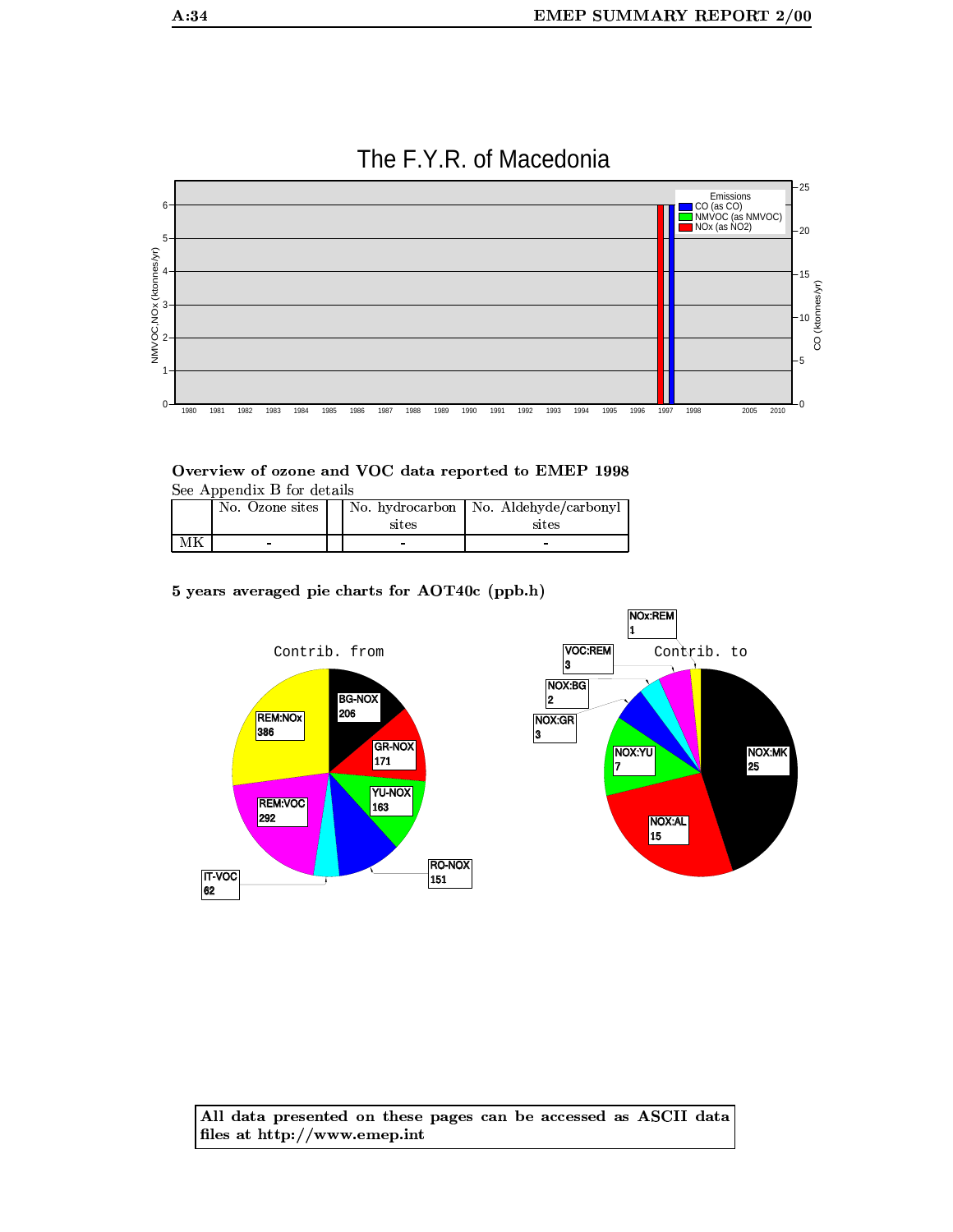



| No. Ozone sites | sites | No. hydrocarbon   No. Aldehyde/carbonyl<br>sites |
|-----------------|-------|--------------------------------------------------|
|                 |       |                                                  |

5 years averaged pie charts for AOT40c (ppb.h)

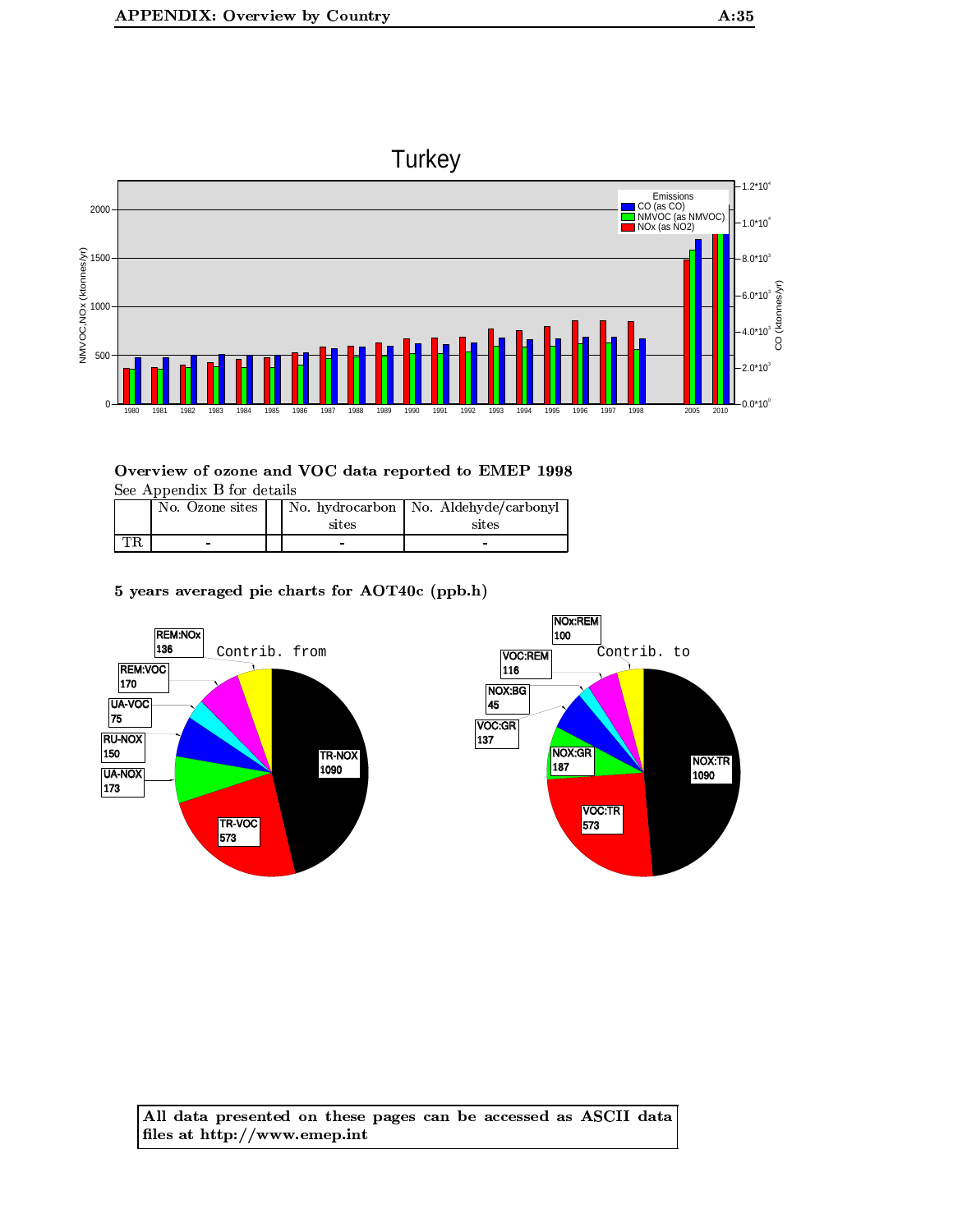

| No. Ozone sites | sites | No. hydrocarbon   No. Aldehyde/carbonyl<br>sites |
|-----------------|-------|--------------------------------------------------|
|                 |       |                                                  |

5 years averaged pie charts for AOT40c (ppb.h)



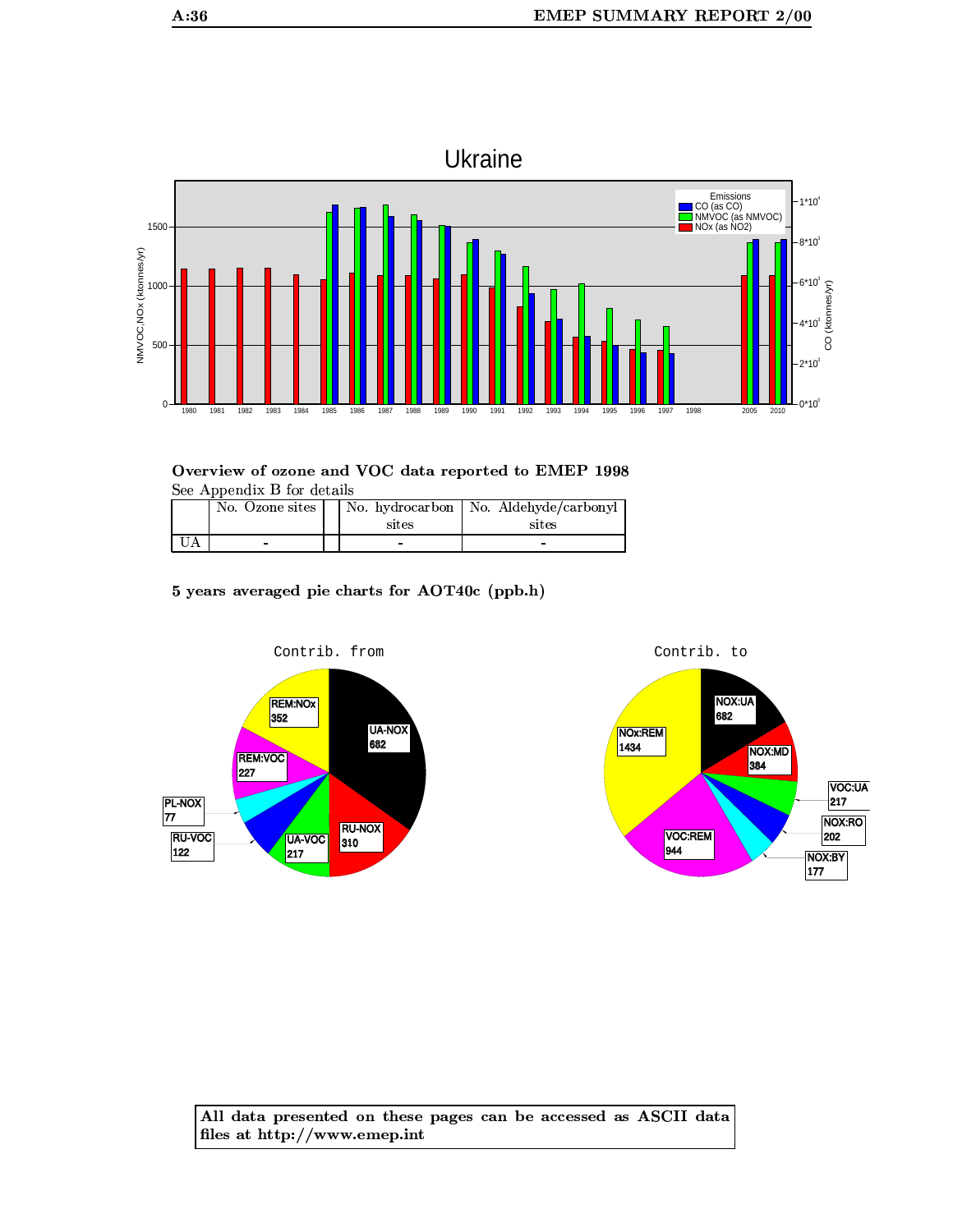

|    | No. Ozone sites | sites | No. hydrocarbon   No. Aldehyde/carbonyl<br>sites |
|----|-----------------|-------|--------------------------------------------------|
| GВ |                 |       | -                                                |

5 years averaged pie charts for AOT40c (ppb.h)